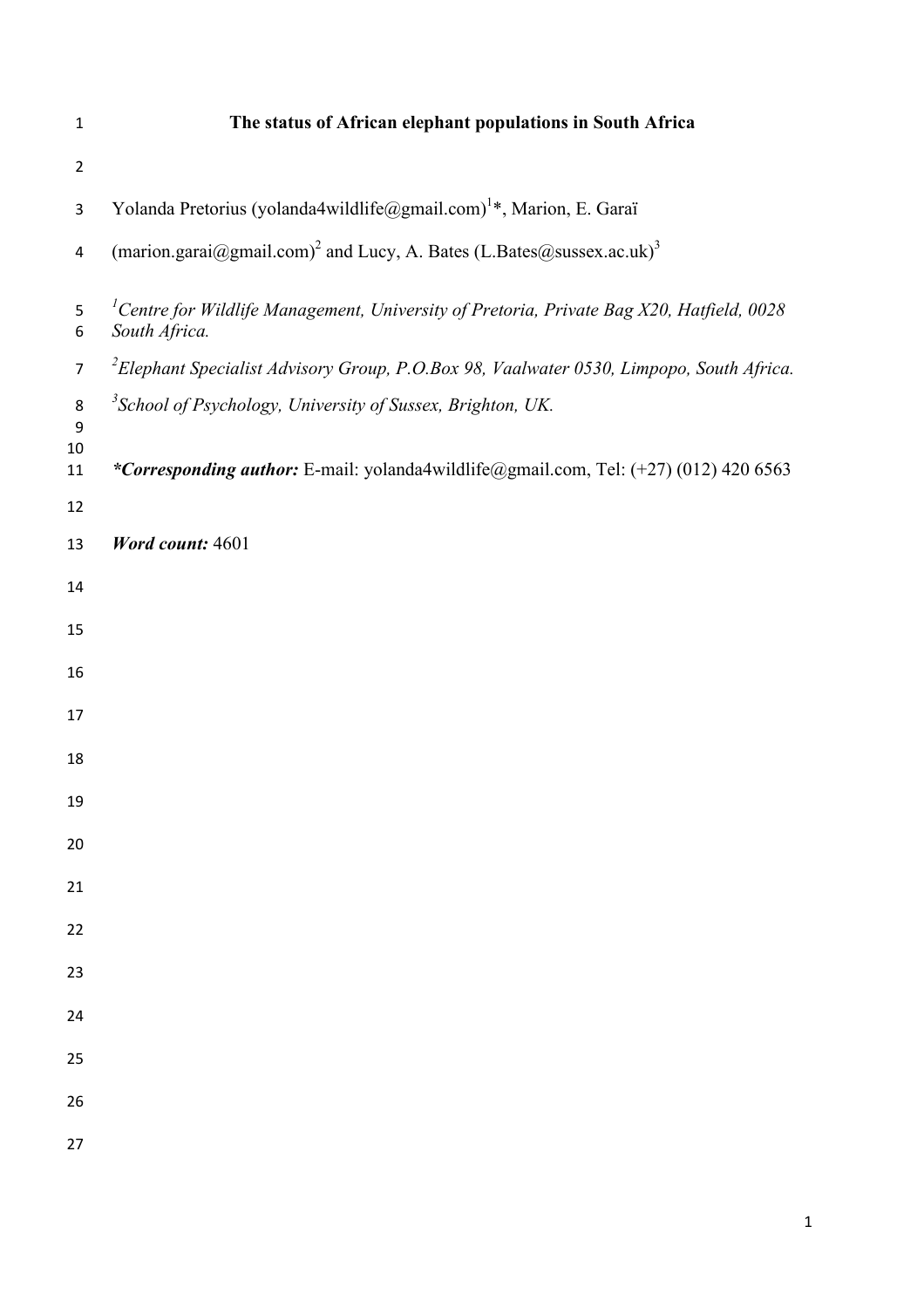# **Abstract**

| 29 | With an increase in poaching of elephants (Loxodonta africana) across Africa, it is vital to  |
|----|-----------------------------------------------------------------------------------------------|
| 30 | know exactly how many elephants remain and where they occur, to ensure that protection and    |
| 31 | management are planned appropriately. From a nationwide survey, we provide current            |
| 32 | population and distribution data for elephants in South Africa. We consider the viability of  |
| 33 | elephant populations in the country, as well as some of the management techniques             |
| 34 | implemented and how effective these are in controlling elephant numbers. According to our     |
| 35 | surveys, there were 28,168 elephants in South Africa as of December 2015, with 78% of         |
| 36 | these occurring in the Kruger National Park (KNP) and reserves bordering and open to the      |
| 37 | Park. Of the country's 78 discrete that host elephants, 77% have populations of <100          |
| 38 | elephants, which could mean they are not genetically viable. We discuss our findings in terms |
| 39 | of the conservation value of South Africa's elephant reserves, and the animal welfare         |
| 40 | implications. We recommend that the current fragmentation of elephant habitat in the country  |
| 41 | be addressed through a national elephant management strategy that promotes wildlife           |
| 42 | corridors between existing, neighbouring elephant reserves.                                   |
| 43 |                                                                                               |
| 44 | <b>Key words:</b> elephant, welfare, South Africa, population, fences, contraception          |
| 45 |                                                                                               |
|    |                                                                                               |
| 46 |                                                                                               |
| 47 |                                                                                               |
| 48 |                                                                                               |
|    |                                                                                               |
| 49 |                                                                                               |
| 50 |                                                                                               |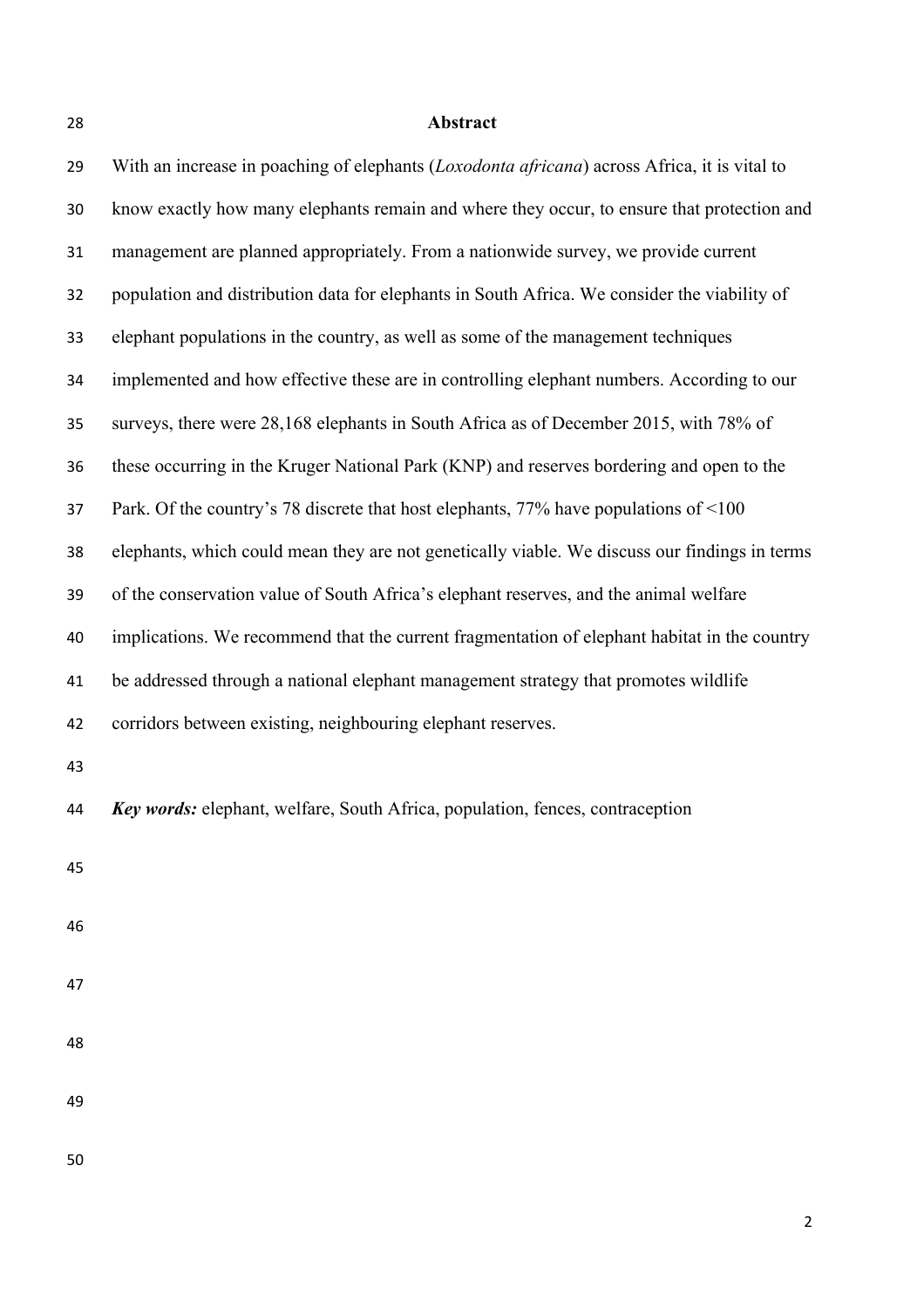#### **Introduction**

 African elephant (*Loxodonta africana*) categorized as Vulnerable on the IUCN Red List (Blanc, 2008) have been declining rapidly across the continent, largely as a result of increased poaching pressure and competition for resources with humans and livestock (Bouché et al., 2011; Wittemyer et al., 2014; Chase et al., 2016). In stark contrast to this, the elephant population within South Africa (SA) appears to have been increasing since 1992 (Hall-Martin, 1992; Slotow et al., 2005). Since the mid 1980s there has been an increase in the number of smaller, fenced reserves in South Africa that contain elephants, following translocations of juveniles who were spared from the culls conducted in Kruger National Park up to 1996 (Garaï et al., 2004). These smaller reserves, and the elephants within them, are owned and managed by various entities, including national or provincial level state-ownership, as well as communal or private ownership.

 The first nation-wide survey of elephant numbers within South Africa was conducted by Hall-Martin in 1992. This was followed by further surveys in 1994 and 2001, conducted by the Elephant Managers and Owners Association (EMOA). These surveys showed a substantial increase in both elephant numbers and distribution since the species was nearly extirpated from South Africa by hunting a century before (Garaï et al., 2004; Slotow et al., 2005). Further national surveys were recently conducted by the Elephant Specialist Advisory Group of South Africa (ESAG). Here we aim to collate this survey information and provide current data on *total* elephant numbers within South Africa, which is timely given the continuing debates regarding the future of ivory trading and the threat of poaching (e.g. Cruise, 2016).

 Within South Africa, perimeter fences are used extensively to denote land ownership and contain wildlife within designated protected areas (Snijders, 2012). However, such fences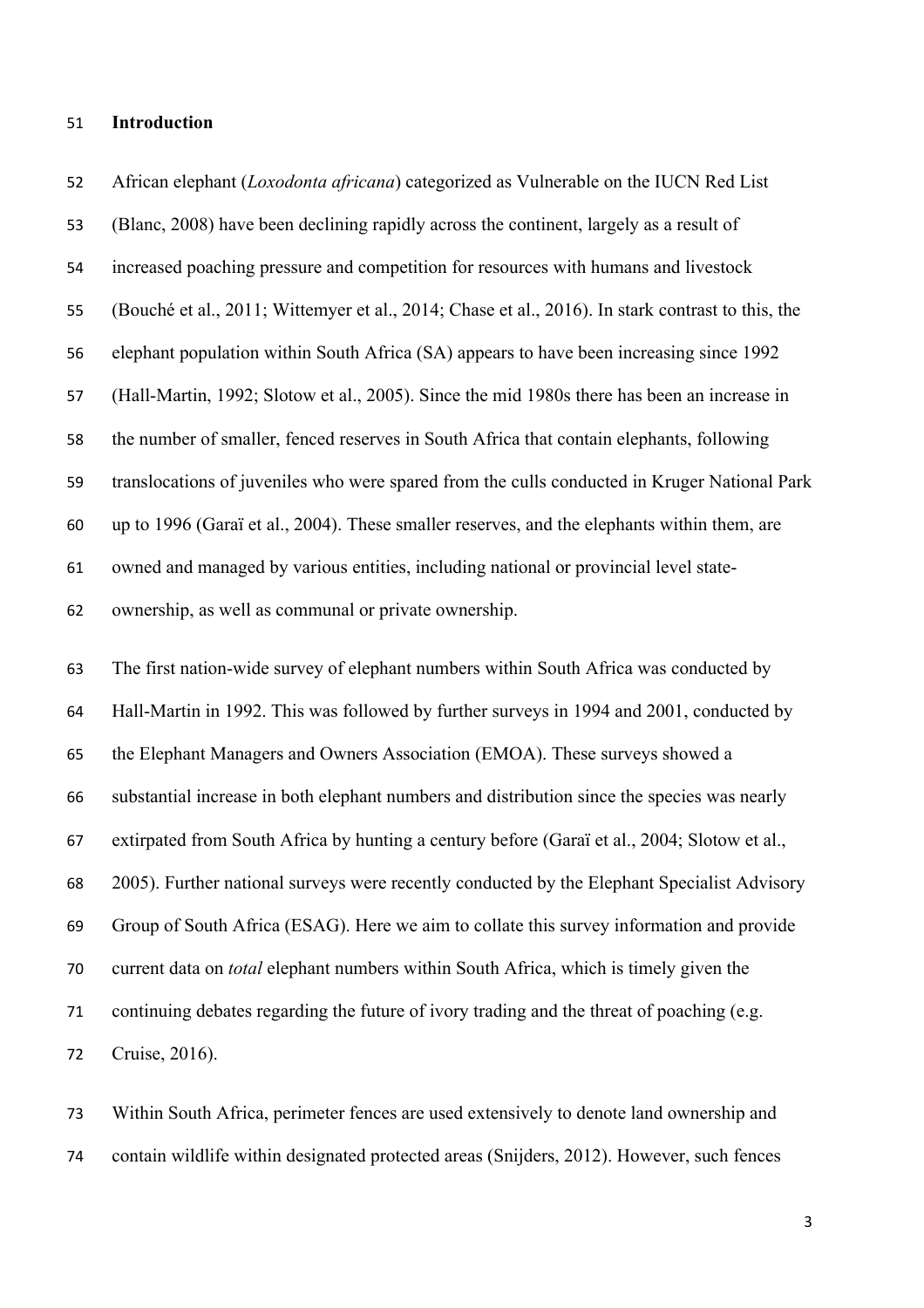often cut off the historic movement routes of elephants and change the way they use the landscape, giving rise to artificial distribution patterns and unique management problems. Confining elephants within a closed, fenced area is known to increase localized impact on vegetation, often with a consequent reduction in the available browse for other species such as black rhinoceros (*Diceros bicornis*) (Landman et al., 2013). Hence, elephant populations in fenced reserves need to be limited and controlled, but such population control presents its own ethical challenges (Lötter et al., 2008). Moreover, small elephant population sizes may result in incomplete social structures, which have previously been shown to lead to behavioural abnormalities such as hyperaggression (Slotow et al., 2000).

 In open systems, elephant societies are made up of a multi-tiered social structure, with the mother and calf unit at the core (first tier) of a family group (second tier) that consists of a matriarch, her maternal sisters and their adult female daughters and dependent offspring (around 10 individuals on average, Lee and Moss, 1986), with females typically spending their whole lives with other close female relations. Related family groups fuse from time to time as bond groups (third tier) and when several families or bond groups join each other, they form what is known as a clan (fourth tier) (Wittemyer et al., 2005). Bulls start to leave their natal families when they reach adolescence and link up with other bulls to form bachelor herds. As bulls grow older they may become more solitary but still interact with other males to maintain dominance hierarchies (Poole, 1994). However, males of all ages prefer to associate with older bulls, and proximity to mature bulls is thought to play an important role in learning and socialisation (Evans and Harris, 2008).

 In order to consider the viability of the discreet, fenced elephant populations within South Africa, we shall assess their genetic viability. Whilst this is very difficult to determine in practice, Franklin (1980) proposed a theoretical minimum number of 50 breeding animals, which keeps inbreeding at 1% per generation. Using this number as a rule of thumb whilst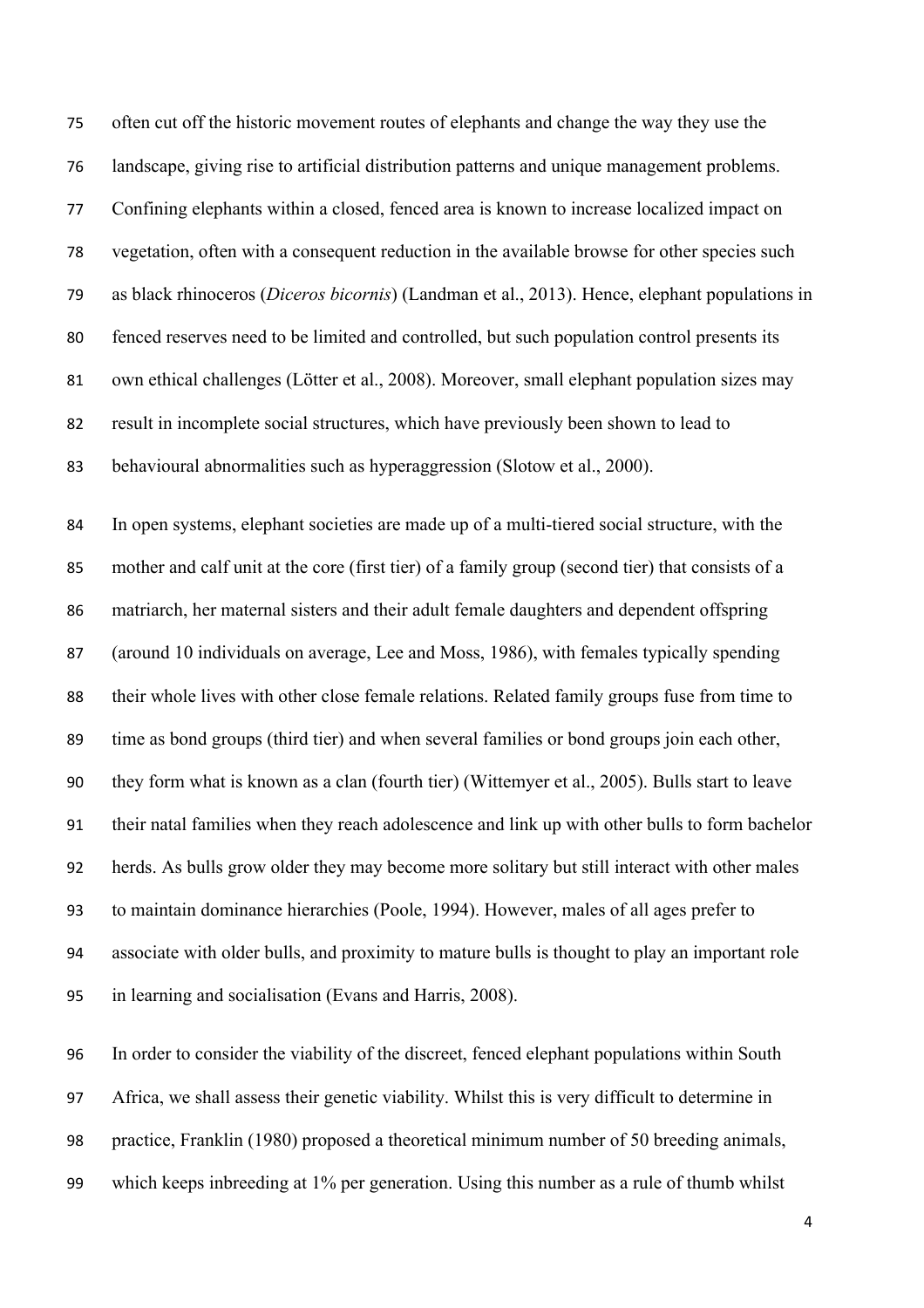taking demography and sex ratios into account, Sukumar (1993) suggested a total of 100 elephants per population are needed to ensure a high probability of survival during the next 100 years. Whilst estimates of a minimum viable population size for elephants vary greatly among authors (for example, Armbruster & Lande (1993) argue for a much greater number), here we use Sukumar's figure of 100 animals as a simple proxy to determine how many of South Africa's discreet elephant populations are likely genetically viable at present.

 However, given our knowledge of elephant society, and the evidence from several sources that suggests behavioural problems can manifest in elephants living in abnormal social groups that deviate from the natural pattern (Slotow et al 2000; Bradshaw et al., 2005), we also propose the concept of a *socially*-viable minimum group size. This may be a novel idea in conservation assessments, but it has previously been suggested as necessary by philosohers and animal-welfare researchers (Donaldson and Kymlicka 2011), and we argue it is particularly pertinent to elephants as a highly social species (Byrne et al., 2009, McComb et al., 2001). This suggestion is supported by the evidence that elephants strive to maintain normal social units in the face of population breakdown (Goldenberg et al., 2016) and that the absence of normal social units in a population may result in elephants behaving abnormally or maladaptively (Shannon et al., 2013; Slotow et al., 2005).

 If a normal social hierarchy is required in elephants to prevent maladaptive behavoiur, we suggest that each population must include all the main tiers, relationships, and dominance hierarchies that are evident in large, open societies. Thus we suggest here that at least three family groups (i.e. three second tier groups, which can form a bond group and/or a fourth tier clan) and four independent bulls (two young adults and two mature bulls) might form a minimum requirement for a *socially*-viable elephant population (that is, one that gives the elephants access to a 'normal' social hierarchy and so allows for normal social behaviour). Given the average family group size of ten elephants (Lee and Moss, 1986), we therefore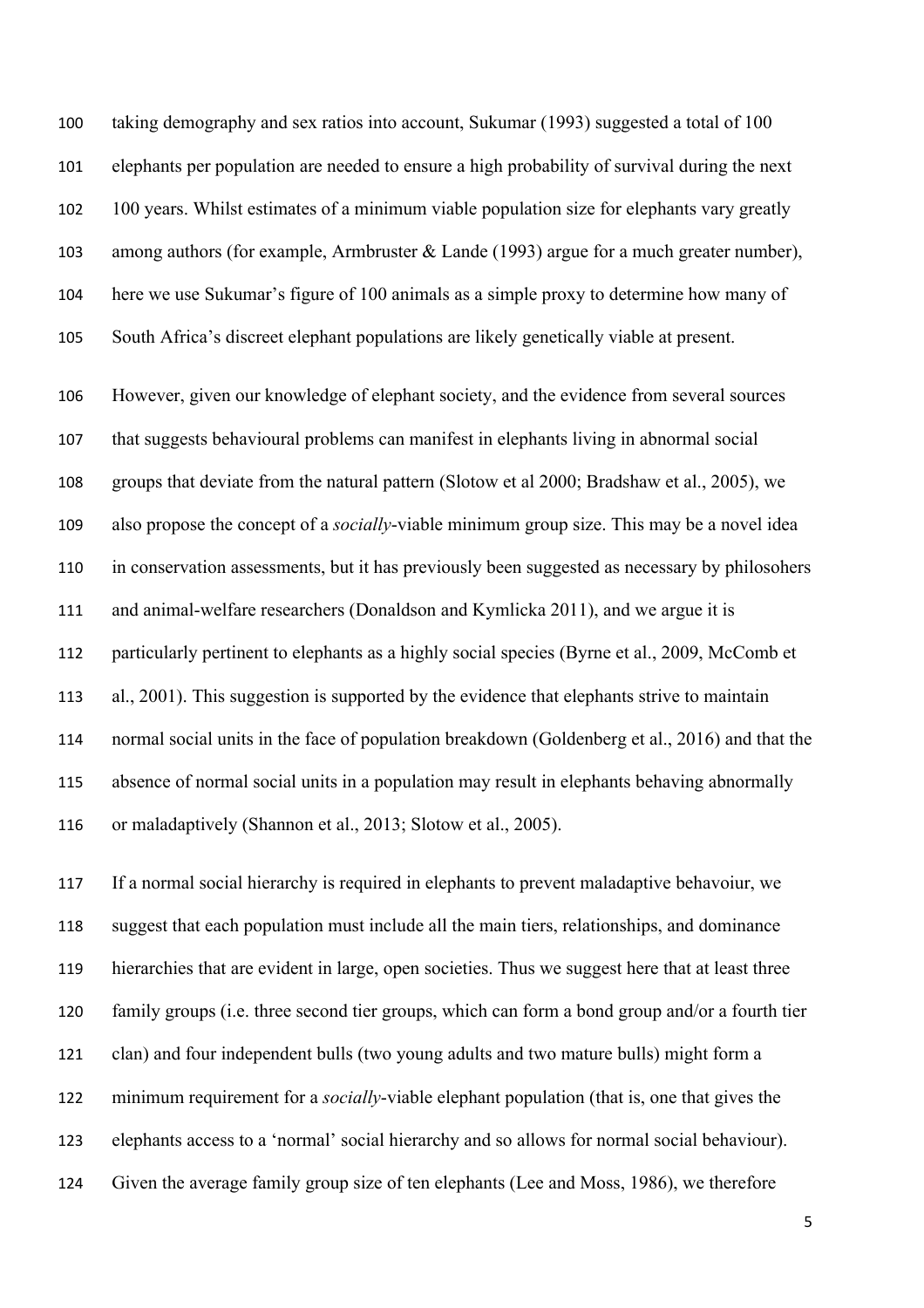suggest that 34 elephants (30 adult cows and dependent offspring, plus 4 independent bulls) is a workable and necessary minimum number to permit normal social behaviour among elephants.

 Using these proxy figures as minimum numbers for genetically and socially viable 129 populations, we aim to determine (1) how many elephants South Africa has, (2) where they are distributed and, crucially, (3) how many of these populations within South Africa are genetically and socially viable.

#### **Methods**

 Members of the ESAG committee produced a list of reserves in South Africa currently hosting elephants, using data from the previous elephant counts (EMOA 2001, unpublished database; Slotow et al., 2005), as well as information from provincial nature conservation authorities detailing which reserves applied for permits to introduce elephants since 2001. A search was also conducted on Google using the keywords "elephants South Africa" to check whether any reserves previously unknown to us were advertising that they hosted elephant. These combined sources generated a list of 90 reserves and protected areas that were potentially home to free-ranging elephants in 2015.

 We determined that three reserves have removed all their elephants since 2001, resulting in a list of 87 reserves, protected areas or parks containing elephants within South Africa. Owners and managers from each of these 87 reserves were then contacted between 2012 and 2015 and asked to fill in a questionnaire. The questionnaire comprised inquiries about the location and ownership of the property; elephant numbers; counting techniques; population structure; dates elephants were introduced to the reserve; number of introductions, removals and deaths;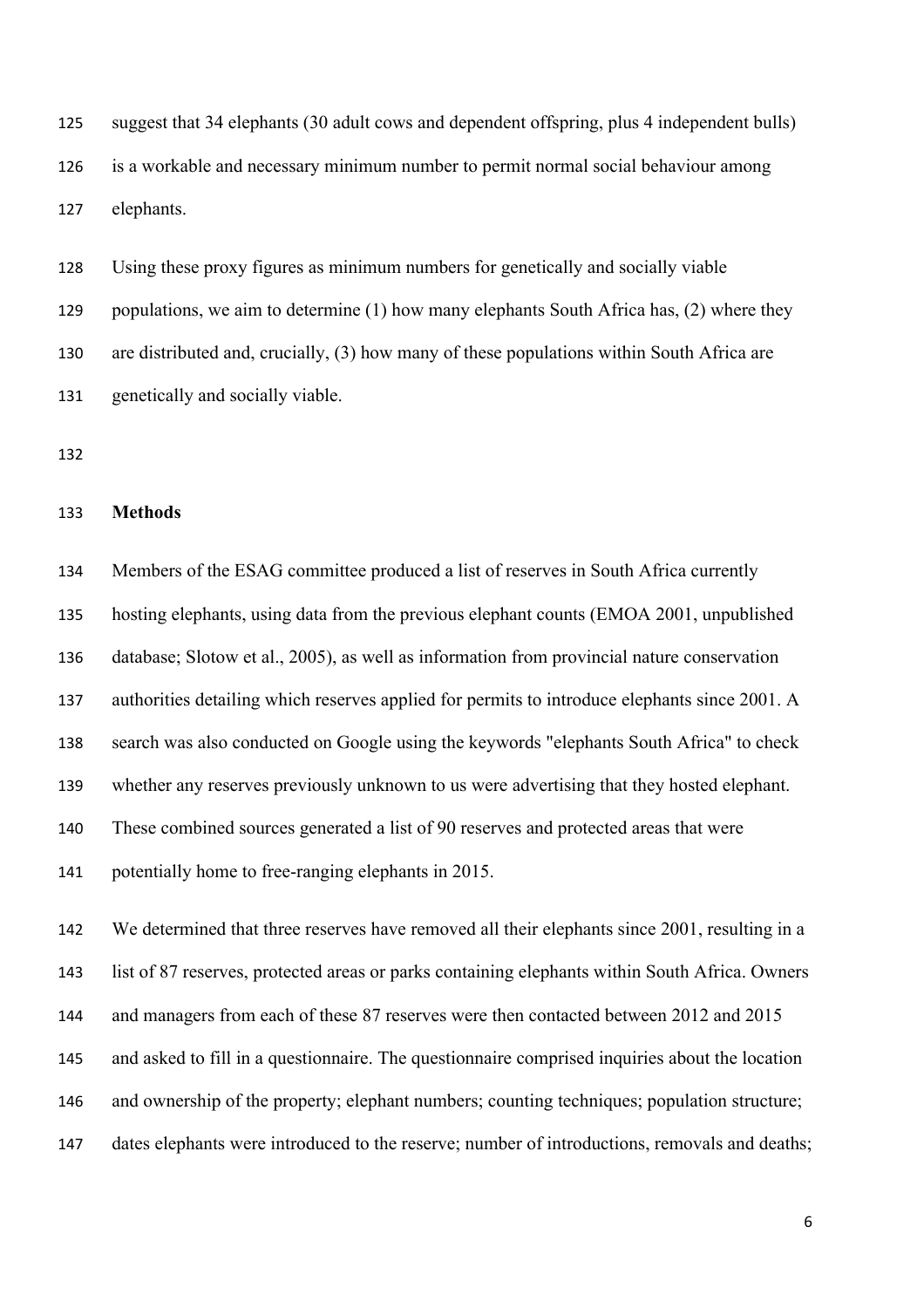and the management techniques implemented (including any use of the porcine zona pellucida (PZP) vaccine for immunocontraception of cows, vasectomies of bulls, and/or the use of gonadotropin releasing hormone vaccine (GnRH)).

 South African National Parks (SANParks), Mpumalanga Tourism and Parks Agency (MTPA) and the Associated Private Nature Reserves (APNR) bordering the Kruger National Park provided us with elephant numbers from aerial elephant counts conducted during the study period in and around the Kruger National Park. Because nine private reserves that border the Kruger National Park are open with the park and elephants are allowed to move between the private reserves and the park, we consider all of these elephants as a single population, which we subsequently refer to as the Greater Kruger elephant population. This means there are 78 discreet elephant populations within South Africa. For most of the descriptive analysis, reserves were categorized according to the provinces in which they occurred and whether they were owned by the state or a community or private entity. As, theoretically, the entire South African elephant population was counted, there was no nee to statistically test for changes in elephant numbers from the previous complete census. However, changes in ownership were tested using chi-square statistics.

 To examine the effect of birth control and fences on elephant population size we used 165 completed questionnaires from the 2012-2015 surveys (three-year interval), and the previous data from 2001 and 2005 (four-year interval). We calculated average annual population increase rates at three to four year intervals for the 27 reserves for which we had complete information on population sizes across these years and who indicated what type of birth control (vasectomy on bulls/ PZP vaccine on cows) they used. These rates were calculated by subtracting the first year of count data available for a re- serve from the second year of count data available, divided by the number of years between the two counts and then ex- pressed as a percentage. To compare rates of population increase between fenced and open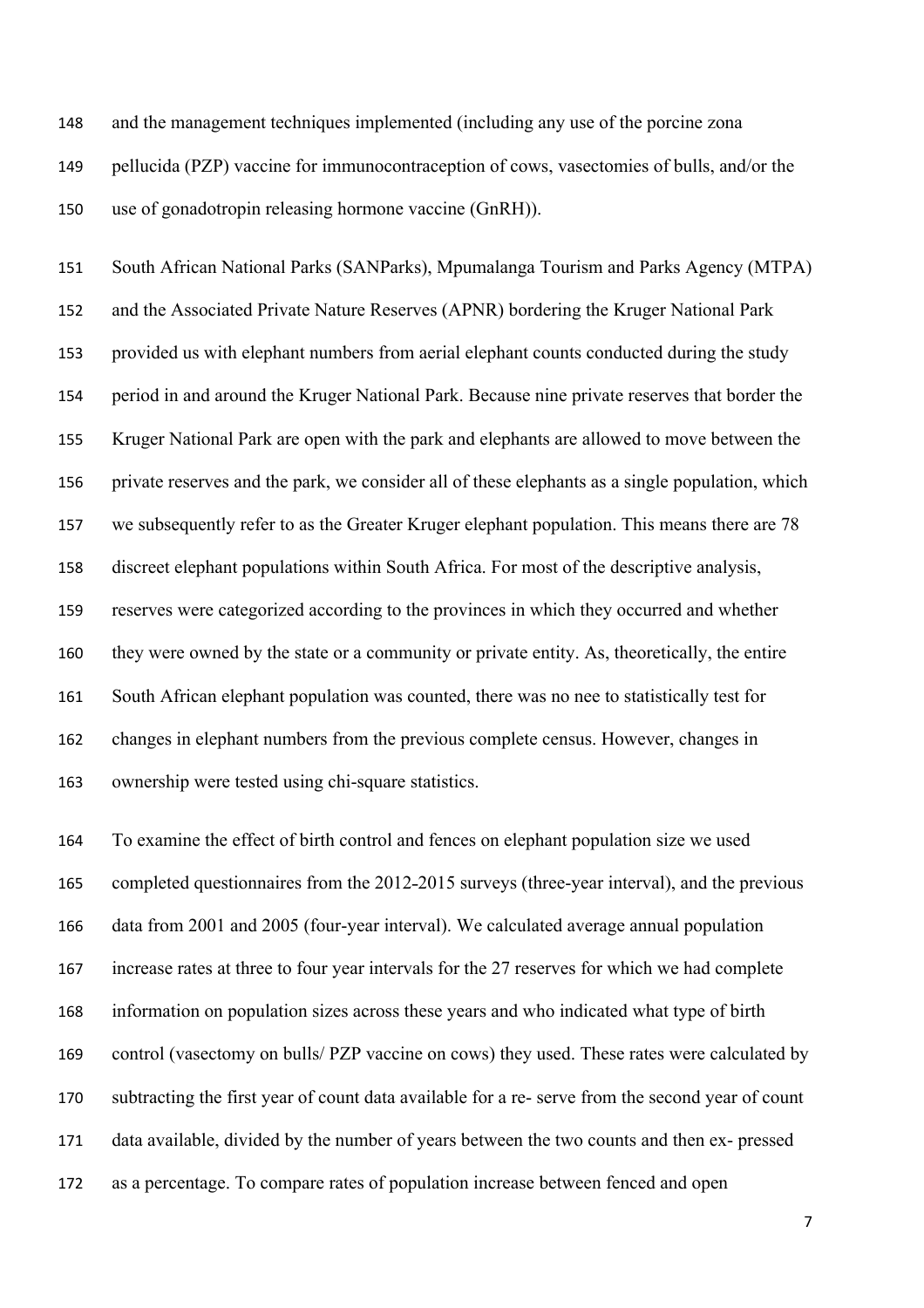populations we used data on the average annual elephant population-increase rate in the Greater Kruger as part of an open system and published data on long-term studies in Amboseli (Moss, 2001) and Samburu (Wittemyer et al., 2013), also representing open systems. Using a t-test with a one-tailed distribution assuming unequal variances, we compared the difference in population-increase rates between reserves that used birth control and those that did not, as well as between fenced and open systems.

All reserves surveyed made use of aerial counting techniques or had extensive monitoring

programmes that made individual identification of all elephants on the property possible.

Hence, we assume that all elephant numbers reported during our survey represent a minimum

estimate of elephant populations sizes in South Africa as of December 2015.

### **Results**

A total of 45 reserves at least partially answered our questionnaire, and 30 were returned fully

completed. Total elephant numbers for the 42 remaining reserves were obtained from either

the relevant state conservation authorities (provincial conservation bodies or SANParks) or

follow-up telephone calls to private owners.

*Population size, distribution and rate of change*

 Using our survey data and data provided to us by the national and provincial conservation authorities, we calculated that South Africa was home to an estimated 28,168 elephants in total, as of December 2015, across the 87 reserves, parks and protected areas. This figure is substantially higher than the total population of 15,744 as counted in 2001, with an increase of nearly 89% over the 14 years.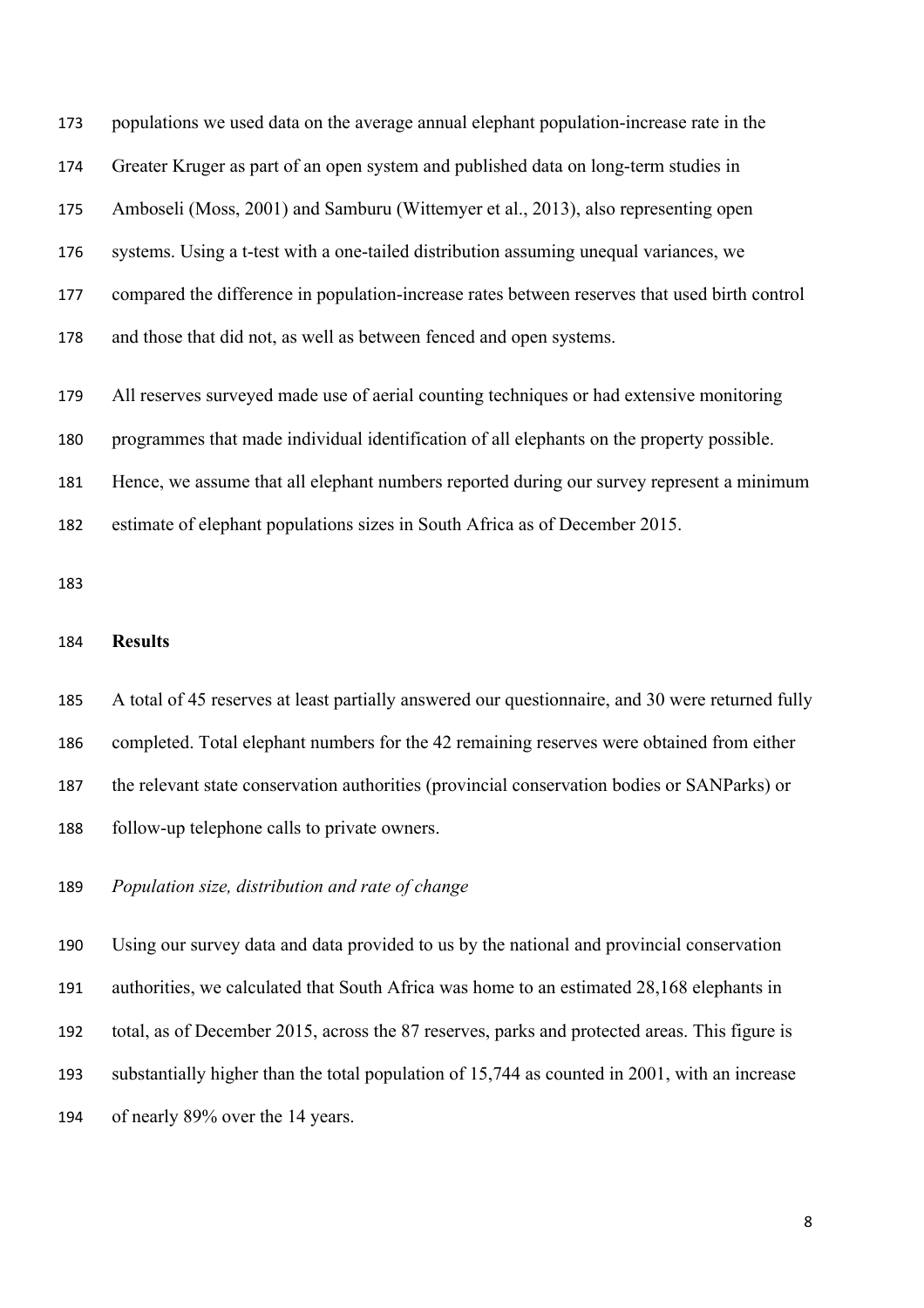The Greater Kruger area hosts 78% of South Africa's elephant (21,657 animals), a similar proportion to the 82% in 2001 (then 12,924 animals). Few elephants are found on community land, with less than 1% (115 animals) of the national population on community-owned land in 2001, rising to just 2.3% (652 animals)in 2015. The proportion of privately owned elephants within SA has changed from 17.5% (2,755 animals)in 2001, to 22.8% (6,430 animals) in 2015, with the actual number of elephants being privately owned more than doubling. Although elephant numbers have significantly increased on private, state and 202 communal land  $(p<0.05)$  since 2001, the proportion of ownership between these entities have 203 stayed the same  $(p>0.05;$  Figure 1).

 South Africa's elephant populations are spread across seven of the country's nine Provinces (Figure 2). Only the Northern Cape and Free State provinces, in the arid north-west of the country, have no elephants. Gauteng Province is home to a population of just 13 individuals, whilst Limpopo province hosts the majority of the country's elephants, even when excluding those found within the Greater Kruger area. Many of Limpopo's non-Kruger elephants occur on privately owned land (939 animals), the rest being divided between state and community- owned reserves. North-West Province hosts the most state-owned elephant, at 1,246 animals, outside of Greater Kruger (Table 1 and Figure 3).

 Between 2001 and 2015, 26 reserves introduced elephant for the first time. As can be seen in table 1, these introductions mainly occurred in the Eastern Cape (80 elephants on 6 reserves), KwaZulu Natal (149 elephants on 5 reserves) and Limpopo (78 elephants on 5 reserves). All of these new reserves are privately owned, and the elephants introduced to them originated from various existing reserves, including in the Greater Kruger area (Table 1).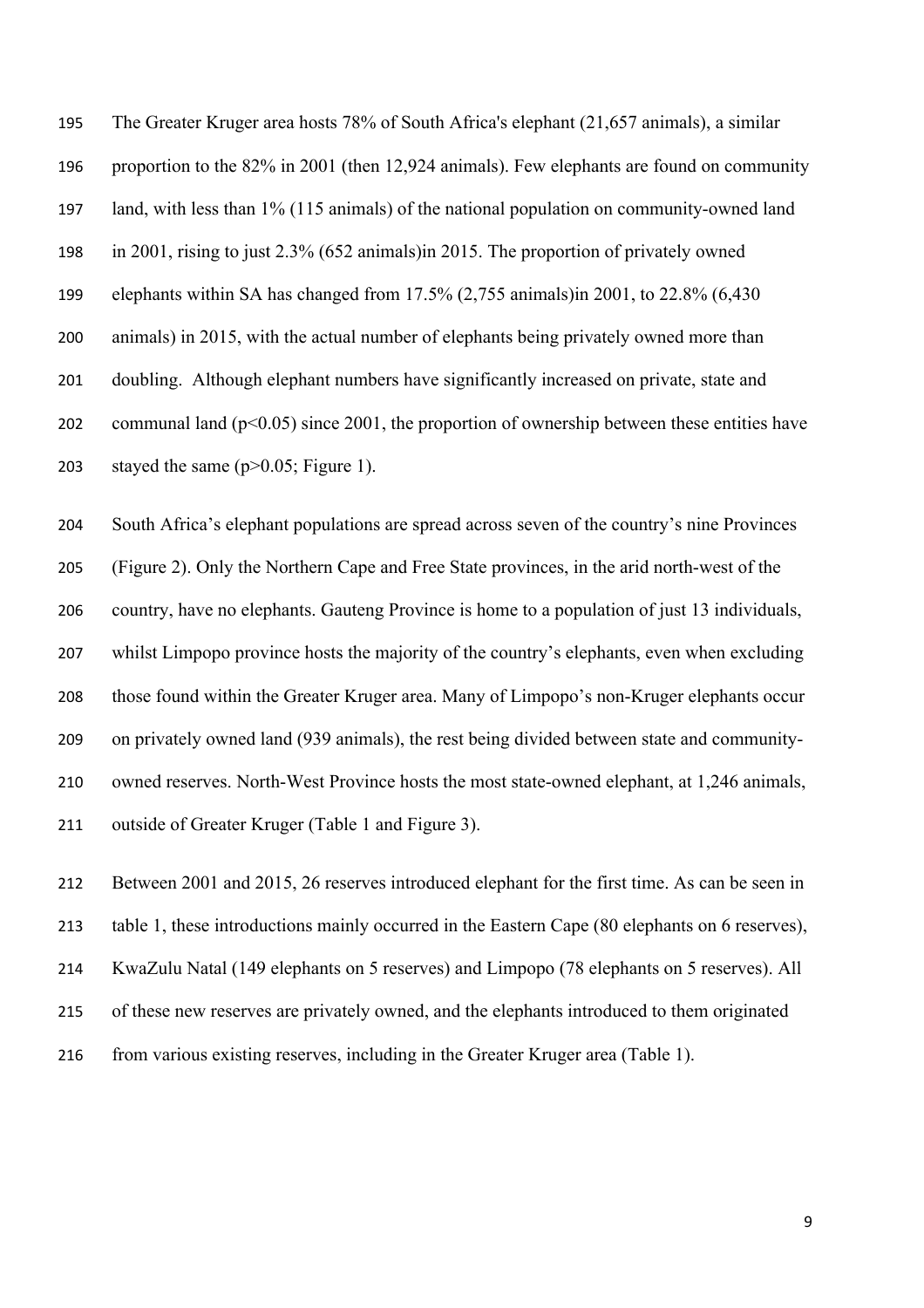On average, between 2001 and 2015, elephant population change for all provinces in South Africa, including the Greater Kruger has been positive, with ranges of increase between 1.8% per year (Limpopo private land) and 4.3% per year (Kruger private land) (Figure 4).

Thirty-three reserves answered our questions about non-lethal management interventions. Of

 these, 13 confirmed that they use the PZP vaccine on elephant cows as a means of birth control, whilst 4 reserves stated that they had vasectomized one or more of their bulls as a means of birth control. Ten reserves have used GnRH on their bulls, and did so in an attempt

to decrease aggression and signs of musth, rather than primarily as a contraceptive measure.

As would be expected, the elephant population increase is significantly higher for reserves

226 that do not use birth control  $(5.53\%)$  compared to reserves that do  $(0.18\%)$  (N=27, p <0.05).

However, there was no significant different in population increases between reserves that use

228 birth control and open systems  $(N=14, p>0.05)$  whereas increase in reserves that did not use

229 birth control were significantly higher than open systems  $(N=19, p<0.05)$ .

## *Population viability*

 There are 78 discrete elephant populations in South Africa (considering the ten Greater Kruger reserves as one population). However, currently, these elephant populations can mix and inter-breed only if individual elephants are artificially translocated by human managers (Garaï et al., 2004). Between the 78 reserves, 21 small populations occur on reserves that share a communal boundary fence, which, if opened, would result in nine larger populations. Another eight populations occur on reserves that border a trans-frontier park containing free-roaming elephant populations.

 Moreover, of the 78 discrete populations within South Africa, 59% are not socially viable according to our proxy minimum figure of 34 elephants per population. Of the 33 reserves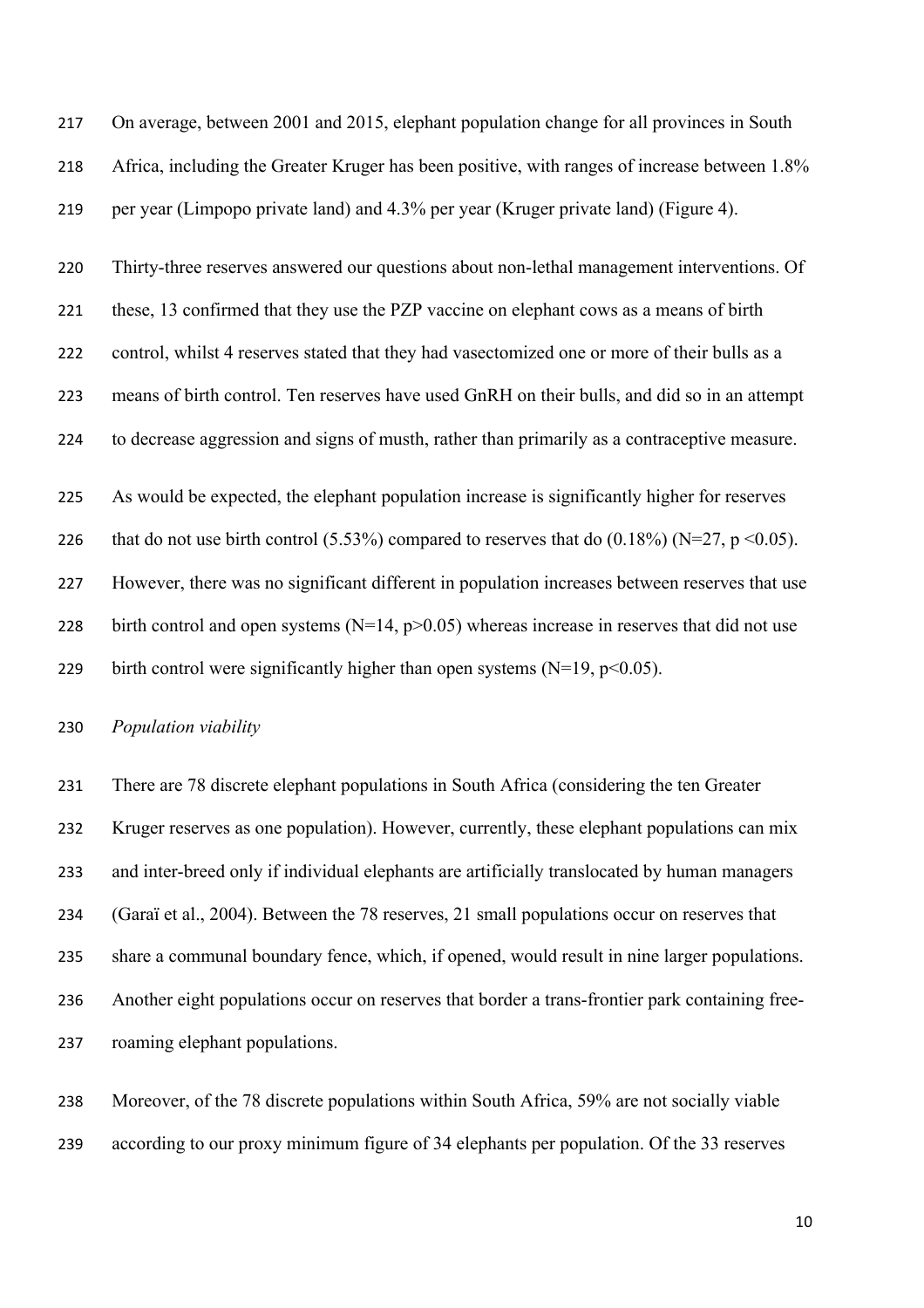that provided data on elephant age and sex structures, nine reserves hosted either no bulls or only one bull, and 17 had fewer than four bulls; 53% of the elephant populations we know about do not contain socially viable male populations.

 Furthermore, 77% percent of the populations were not genetically viable according to Franklin (1980) and Sukumar (1993). That is, in 60 reserves the elephant population numbered fewer than 100 individuals. Thirty-eight of the reserves that numbered fewer than 246 100 elephants in 2001, and so could not be considered genetically viable then, remain with a population under 100 today. Only three of the genetically unviable populations are state- owned; one each in of Eastern Cape, Western Cape and Limpopo provinces. All four of the nationally-owned, SANParks-managed populations are genetically viable, with a minimum population size of at least 240 individuals. Conversely, at least 90% of all the privately owned reserves in all seven Provinces contain fewer than 100 elephants.

#### **Discussion**

 Since Hall-Martin's national elephant survey in 1992, South Africa's elephant numbers have more than tripled and, unlike most countries in Africa where poaching is rife (Chase et al., 255 2016), the elephant population continues to increase within the country. This increase is true of all provinces that host elephants, and although in some cases it is attributable to the introduction of translocated elephants to new reserves, it is mostly due to population expansion within established ranges.

 Our total population estimate for South Africa (28,168) is substantially more than the estimates recently published for the country as part of the Great Elephant Census (GEC) (17,433) (Chase et al., 2016). The GEC figure was based a transect count over the Kruger National Park whereas our figure includes all the private reserves adjacent to and open with Kruger, as well as fenced parks and reserves in the rest of the country. Although we do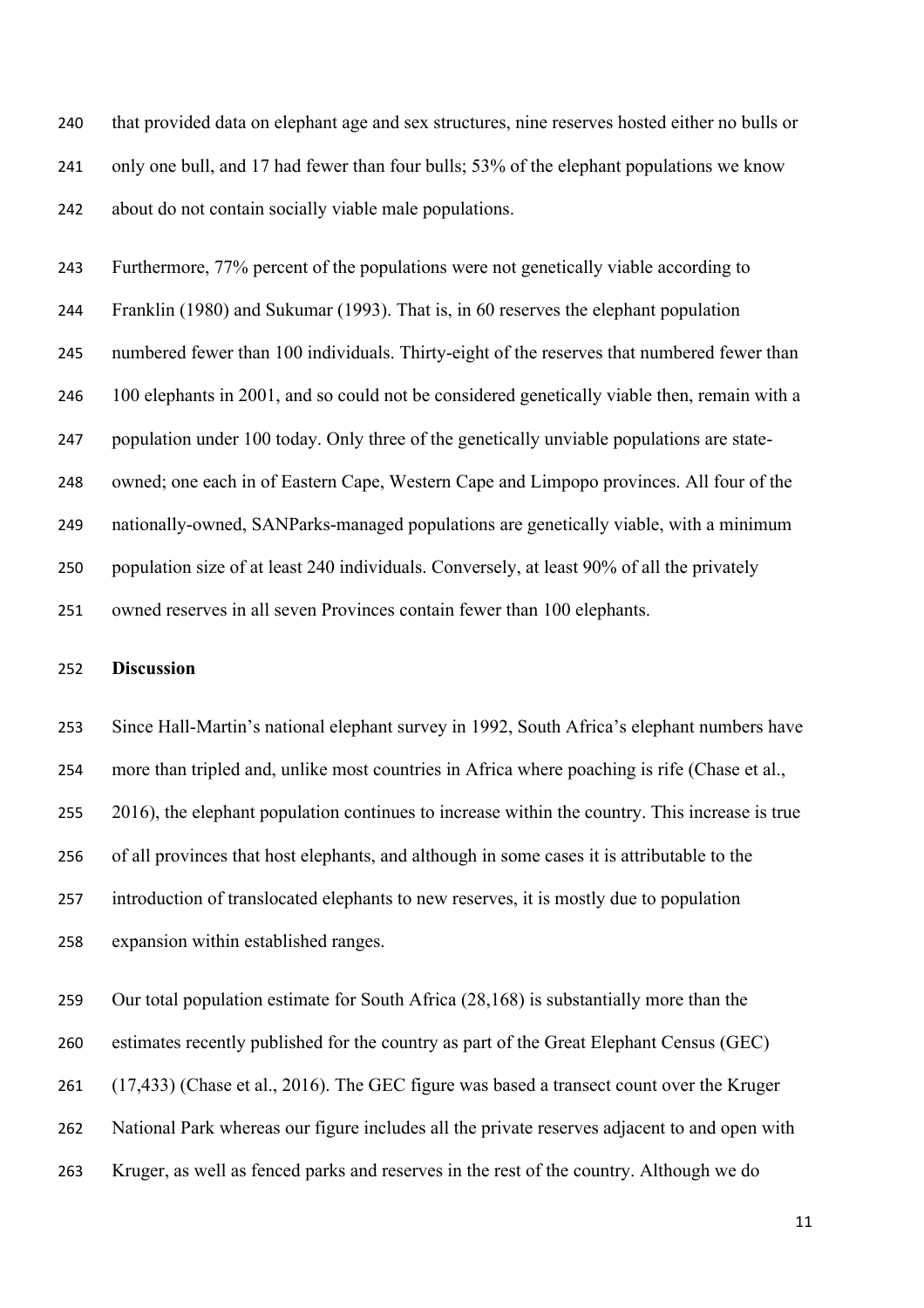acknowledge the limitations of our population estimates in that, other than for the GEC, different pilots and counters were used in the aerial counts conducted by each reserve, we believe that even allowing for potential errors introduced by inexperienced counters, our estimate at the least gives a true representation of the *minimum* number of elephants in the country.

 However, mere numbers and general population statistics do not always reflect the stability of a species, particularly one with such complex social structures and spatial requirements as the African elephant. Elephant societies in an open landscape are multi-tiered (Wittemyer et al., 2005) with genetic relatedness and the presence of experienced elders playing an important role in the stability and functioning of the society (Gobush and Wasser 2009; Goldenberg et al., 2016; McComb et al., 2001, McCombe et al 2011). We have shown that South Africa's elephant are widely fragmented, and most populations consist of only single families, and/or incomplete bull hierarchies.

 In an initial attempt to measure and assess the potential impacts of this fragmentation, we introduced the concept of a socially viable population. Much has been written about the problems associated with keeping elephants in unnatural social groups (Bradshaw et al. 2005; Gobush and Wasser 2009), and it is apparent that elephants that do not have access to the kind of society found in large, open elephant populations often demonstrate abnormal, possibly aggressive, or maladaptive behaviour (e.g. see Slotow et al., 2000; Shannon et al., 2013) ). We argue, therefore, that the concept of a *socially-viable* group is necessary for the improved management of elephants in fenced reserves. By allowing elephants to live in societies that better mimic natural social patterns and hierarchies, there is good reason to think that fewer behavioural problems will manifest. The minimum socially-viable population size of 34 individuals that we used here was defined according to average family sizes in natural elephant populations, and the minimum number of family groups and bulls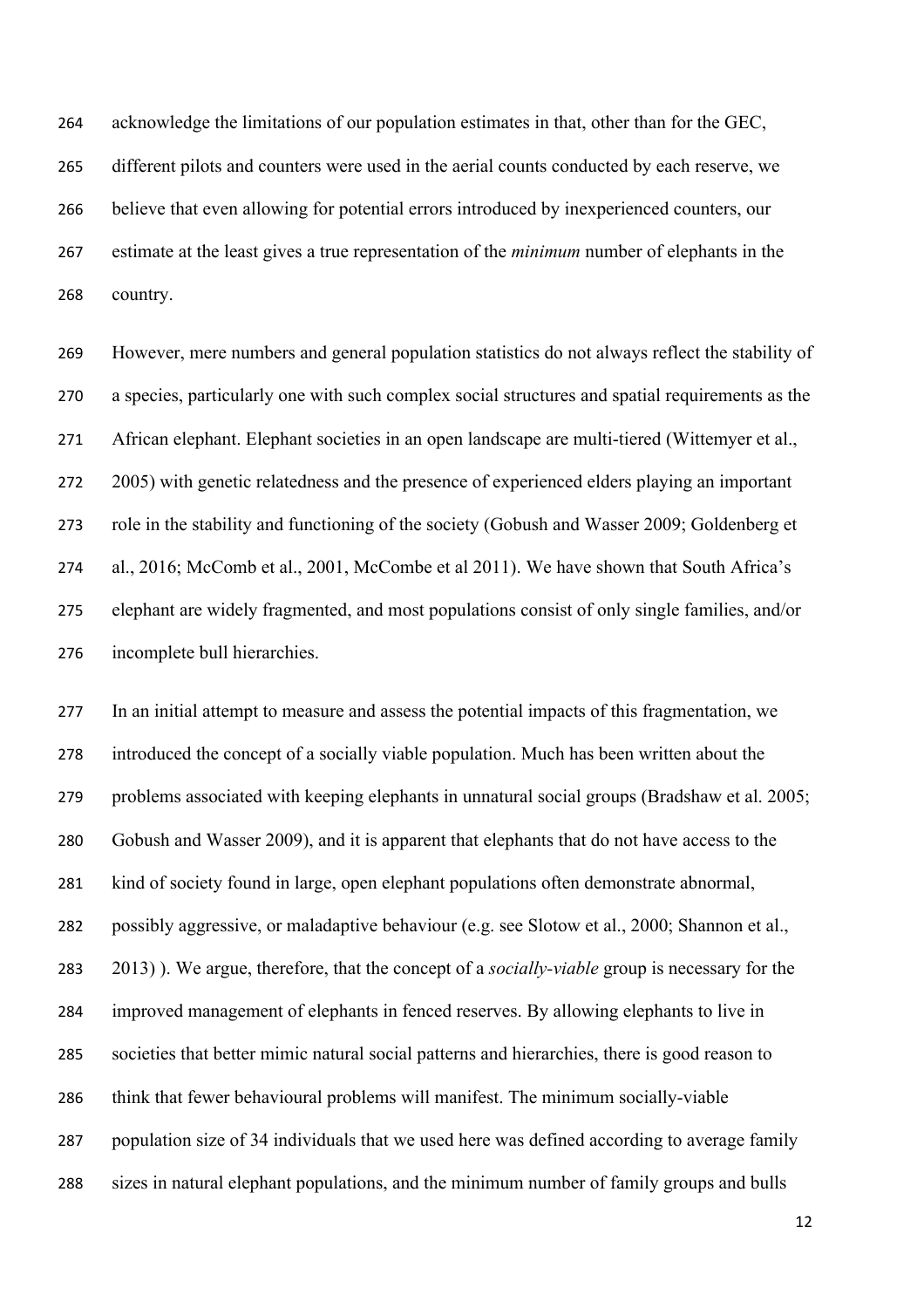that together could provide the same hierarchical structure known in open elephant populations. However, we must be clear that this figure is, at this stage, purely an estimate and further research is required to both validate the utilty of the concept, and determine the most appropriate minimum figure. However, based on current arguments and knowledge, it is clear that the majority of elephant reserves in South Africa do not have the number of elephants required for normal social functioning. Many populations are not genetically or socially viable.

 In South Africa wildlife may be privately owned, and many reserves keep elephants for the economic benefits of photographic safaris and/or hunting. Such reserves dedicate large tracts of land to conservation which might otherwise be used for farming or other commercial purposes (Cousins et al., 2008), but the social requirements of species within these reserves must also be taken into consideration. Currently, the *National Norms and Standards for the Management of Elephant in South Africa* (Department of Environmental Affairs, 2008) does not include any mention of keeping socially and genetically viable populations. We strongly recommend that such standards be included in future.

 In accordance with the findings of Delsink et al. (2006), our analysis shows that currently used techniques of birth control (namely the PZP vaccine and vasectomy of bulls) are effective in reducing elephant population increases, as is often required on small reserves. However, it is apparent from our surveys that a third of the reserves who completed the questionnaire use GnRH with the sole aim of reducing aggression in elephant bulls (De Nys et al., 2010). The probable cause of this negative aggression – namely the lack of complete and normally functioning bull hierarchies – is generally ignored, even though hyperaggression in young adult elephant males in the absence of older experienced bulls has been well described (Slotow et al., 2000). Given that little is known about the long-term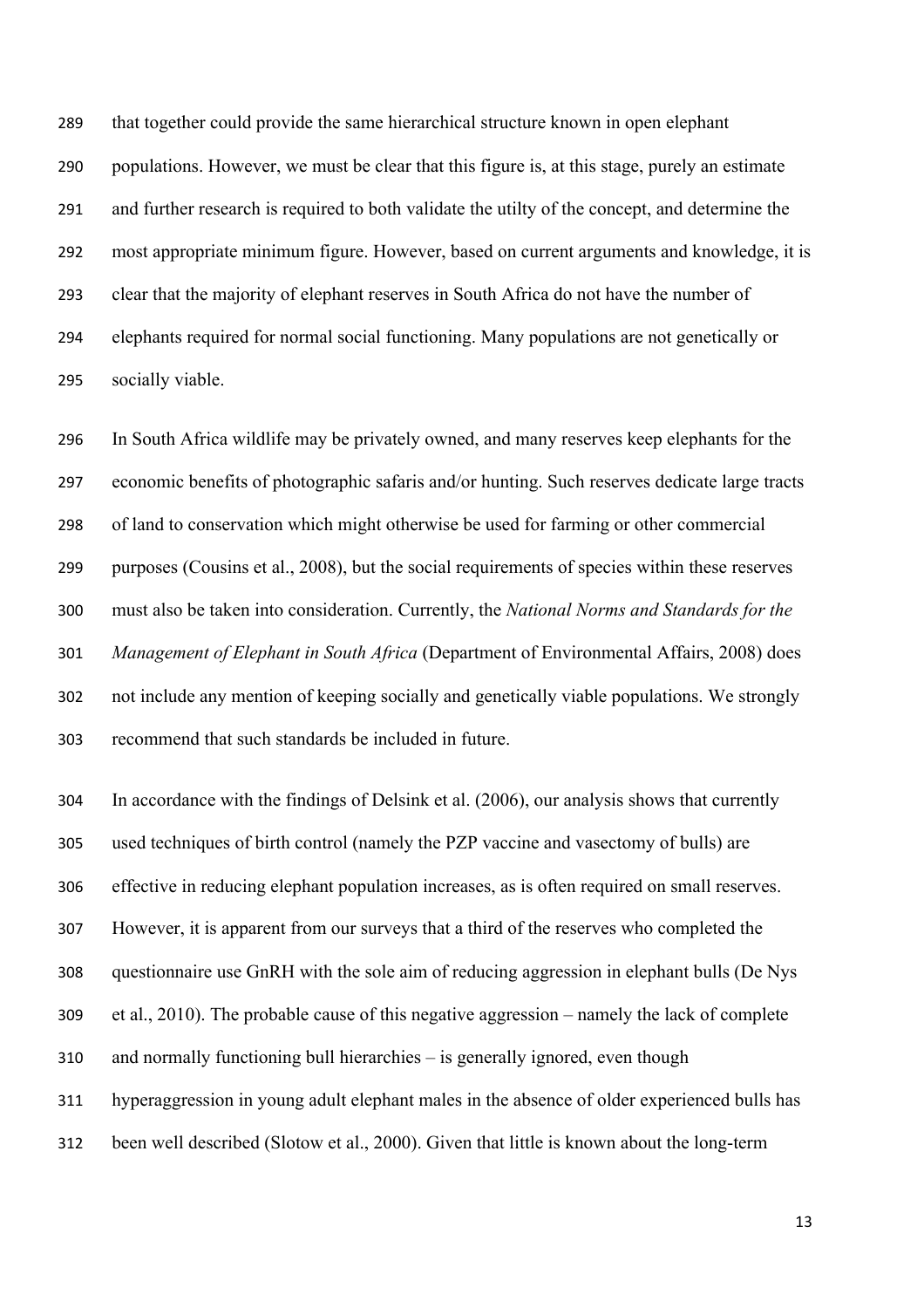consequences of GnRH use on fertility, we caution against using this as a simple remedy for male aggression, and encourage managers to consider the underlying causes of any aggressive behaviour.

 We believe that emphasis should now be placed on opening the fences between neighbouring elephant reserves to increase population and range sizes, and reduce the need for intensive artificial management. An increasing number of reserves across the African continent are now erecting (or considering the use of) fences in order to manage and contain elephant and other wildlife populations (Durant et al., 2015; Woodroffe et al., 2014). We urge policy makers to at least consider the impacts on population viability when making such decisions in the future. With the numbers of elephants plummeting across the continent (Chase et al., 2016), we must make sure that as many populations as possible are and remain viable, and accurately counting elephant populations is a necessary first step towards this goal.

 Despite the increases in South Africa's elephant population in the last century, the country has a mixed history of interaction with elephant: indiscriminate hunting of elephant for ivory in the late 19th century, proclamation of fenced provincial and national parks hosting elephant in the early 20th century, culling of elephant to control numbers in these fenced parks in the mid 20th century, translocation of elephant to new fenced reserves in the late 20th century, contraception of elephant cows and vasectomy of elephant bulls since the beginning of the 21st century, and most recently use of hormonal vaccines to modify behaviour (Scholes and Mennell, 2008). We hope the next era of elephant history in South Africa will be one of defragmentation of elephant habitat and formation of corridors to facilitate the restoration of viable, functioning elephant societies.

#### **Acknowledgements**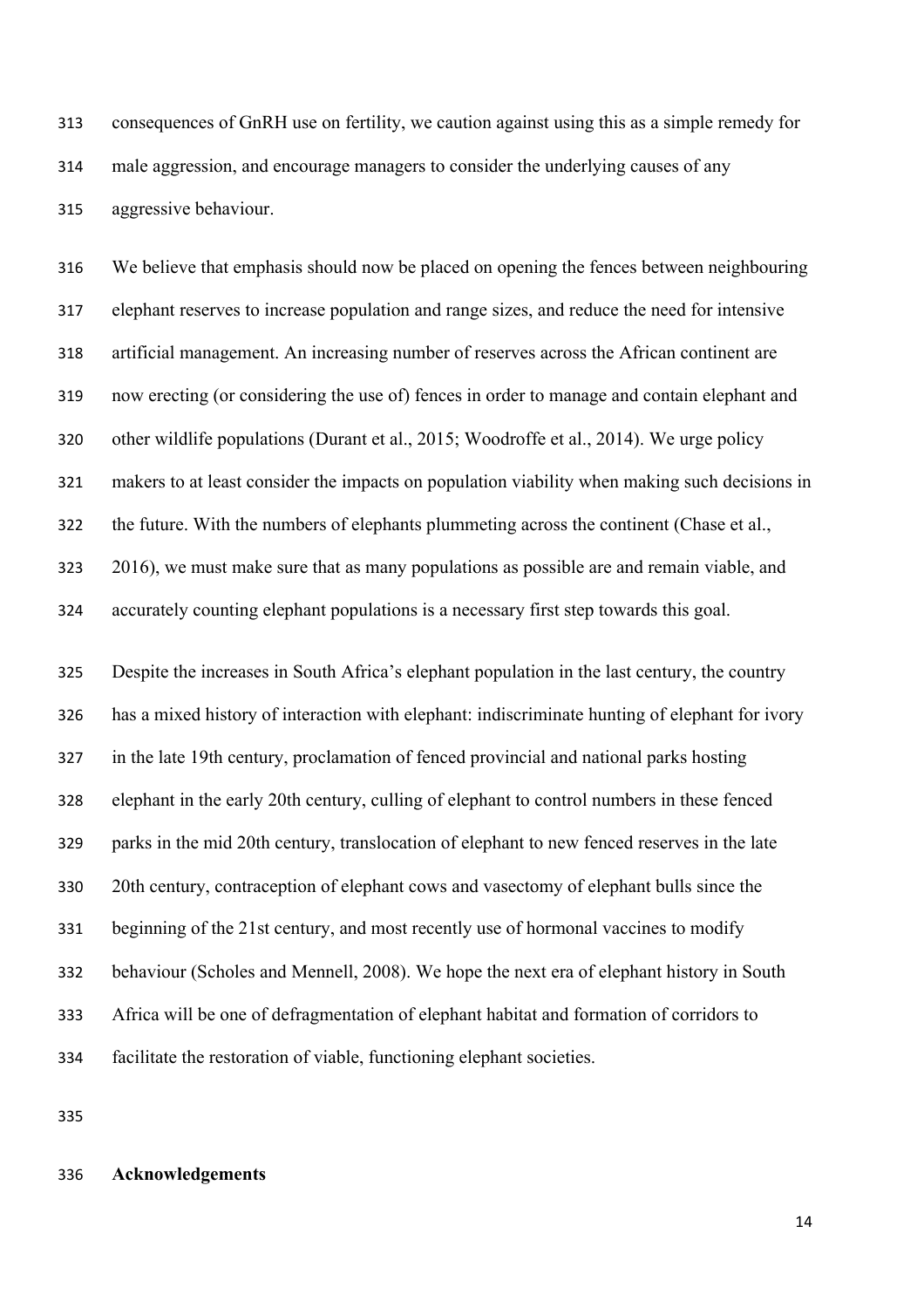| 337 | We thank Chris Rautenbach for her perseverance and dedication in eliciting responses from       |
|-----|-------------------------------------------------------------------------------------------------|
| 338 | elephant owners and managers, and all members of the Elephant Specialist Advisory Group         |
| 339 | (South Africa) for their voluntary time, effort and funds. Moreover, we thank all the nature    |
| 340 | conservation authorities in South Africa for contributing to our dataset, and the South African |
| 341 | National Biodiversity Institute for providing spatial data for the map.                         |

## **Authors' Contributions**

 YP and MG conceived the study, designed the methodology and collected the data. YP and LB analysed the data. All authors contributed to writing and revision of the article and approved the final version for publication.

# **References**

- Armbruster, P. & Lande, R. (1993). A population viability analysis for African elephant
- (*Loxodonta africana*): How big should reserves be? *Conservation Biology* 7(3):602-610.
- Blanc, J. (2008) Loxodonta africana. In The IUCN Red List of Threatened Species 2008:
- e.T12392A3339343 Http://dx.doi.org/10.2305/IUCN.UK.2008.RLTS.T12392A3339343.en
- [accessed 28 September 2017].
- Bouché, P., Douglas-Hamilton, I., Wittemyer, G., Nianogo, A.J., Doucet, J.L., Lejeune, P. &
- Vermeulen, C. (2011). Will elephants soon disappear from West African savannahs? *PLoS One,* 6(6), e20619.
- Bradshaw, G. A., Schore, A. N., Brown, J. L., Poole, J. H. & Moss, C. J. (2005). Elephant breakdown. *Nature,* 433(7028), 807-807.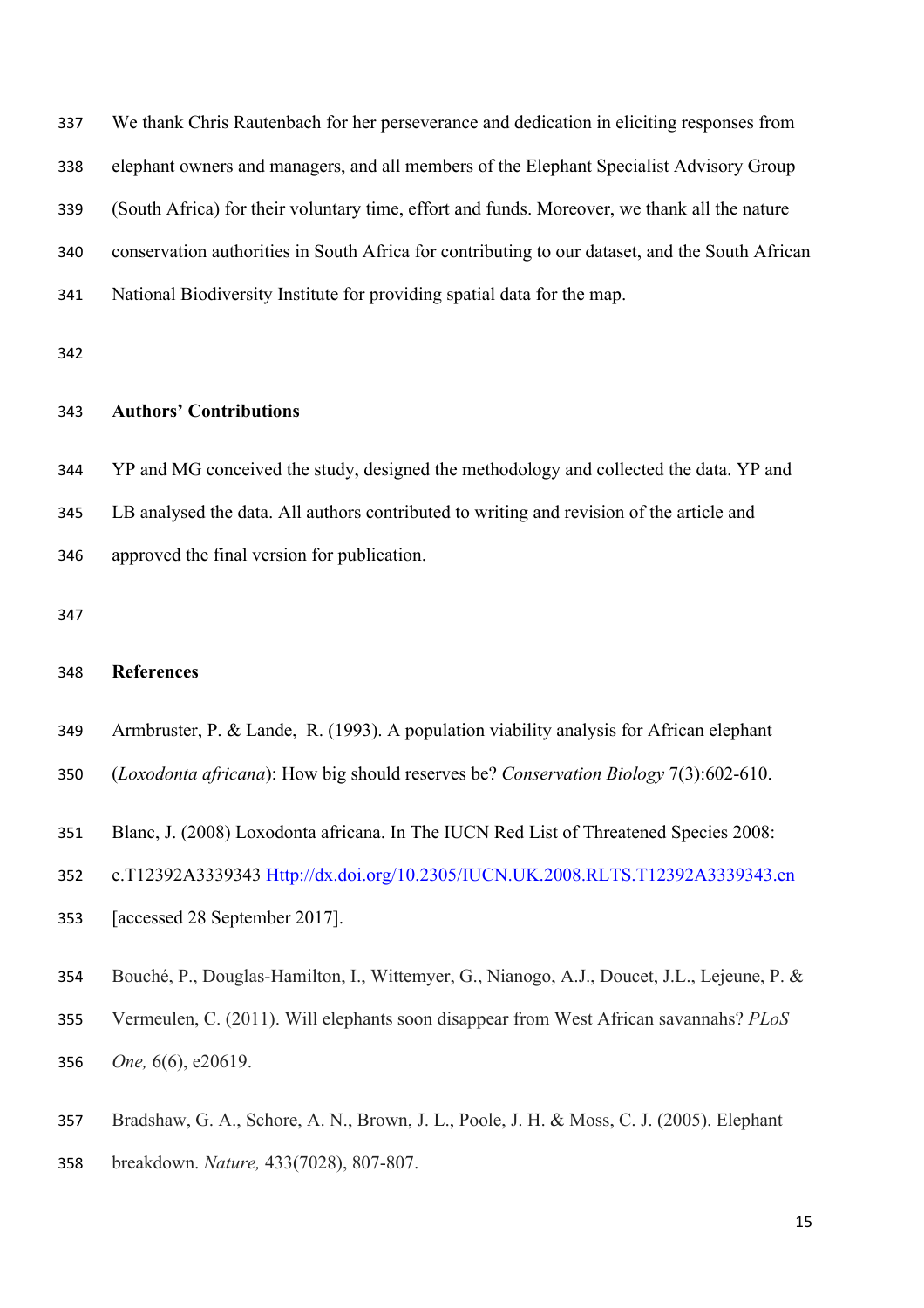- Byrne, R.W., Bates, L.A. & Moss, C.J. (2009) Elephant cognition in primate perspective.
- *Comparative Cognition & Behavior Reviews*, 4, 65-79.
- Chase, M.J., Schlossberg, S., Griffin, C.R., Bouché, P.J., Djene, S.W., Elkan, P.W., Ferreira,
- S., Grossman, F., Kohi, E.M., Landen, K. & Omondi, P. (2016). Continent-wide survey
- reveals massive decline in African savannah elephants. *PeerJ,* 4,e2354.
- Clubb, R., Rowcliffe, M., Lee, P., Mar, K.U., Moss, C. & Mason, G.J. (2008). Compromised
- survivorship in zoo elephants. *Science,* 322(5908), 1649-1649.
- Cousins, J. A., Sadler, J. P. & Evans, J. (2008). Exploring the role of private wildlife ranching
- as a conservation tool in South Africa: stakeholder perspectives. *Ecology and Society,* 13(2),
- 43.
- Cruise, A. (2016). Breaking: Pro-Ivory Trade Country's Change of Heart Upends Elephant
- Debate. *National Geographic* http://news.nationalgeographic.com/2016/10/elephants-ivory-
- trade-botswana-cites/
- Delsink, A. K., J. J. Van Altena, D. Grobler, H. Bertschinger, J. Kirkpatrick, andR. Slotow.
- (2006). Regulation of a small, discrete African elephant population through
- immunocontraception in the Makalali Conservancy, Limpopo, South Africa. *South African*
- *Journal of Science* 102(9), 403-408.
- De Nys, H.M., Bertschinger, H.J., Turkstra, J.A., Colenbrander, B., Palme, R. & Human, A.
- M. (2010). Vaccination against GnRH may suppress aggressive behaviour and musth in
- African elephant (*Loxodonta africana*) bulls: a pilot study. *Journal of the South African*
- *Veterinary Association,* 81(1),8-15.
- Department Of Environmental Affairs And Tourism (2008) National Norms and Standards
- for the Management of Elephants in South Africa in terms of section 9 of the National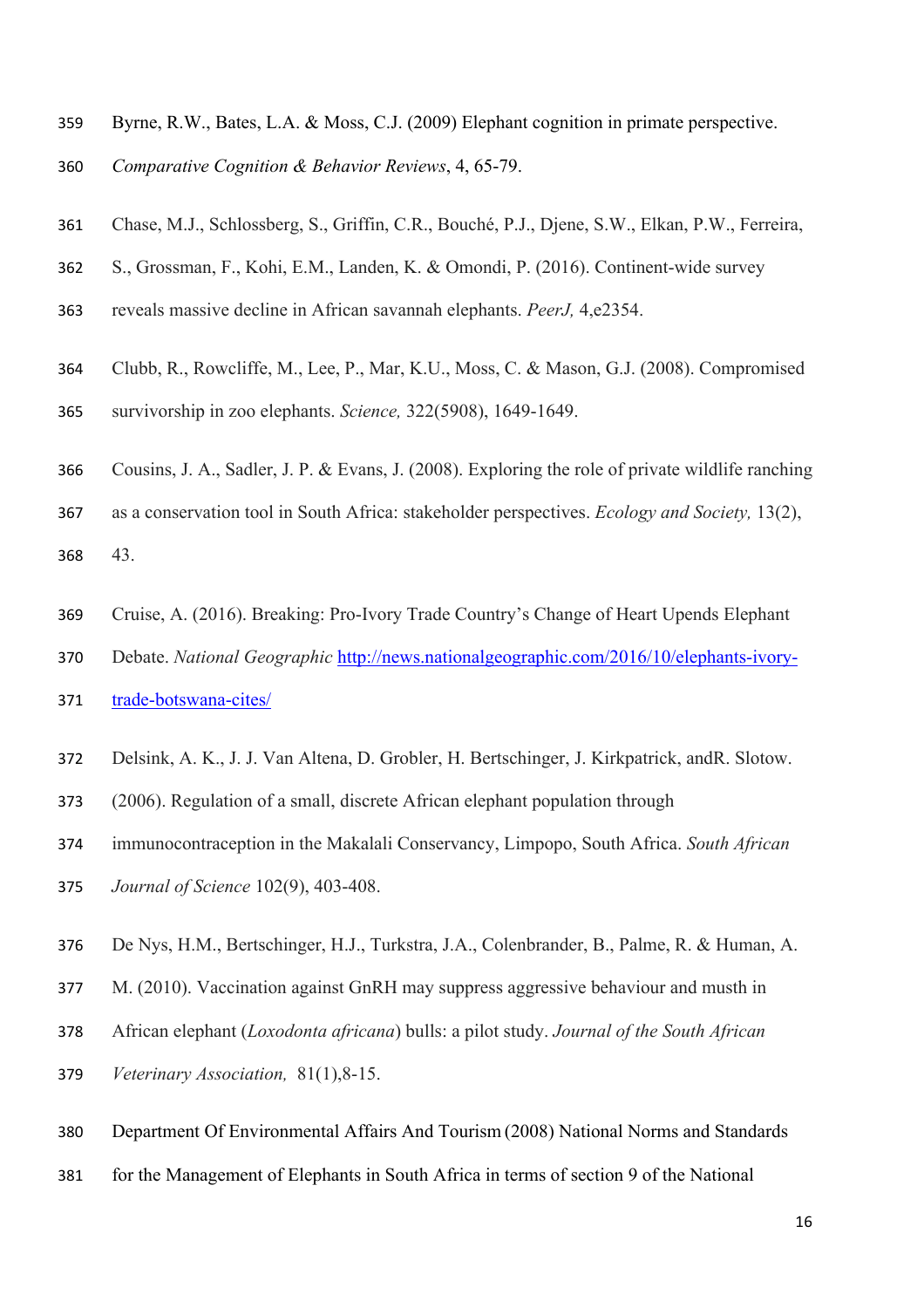- Environmental Management: Biodiversity Act, 2004 (Act No. 10 of 2004).
- Donaldson, S. & Kymlicka (2011) *Zoopolis: A Political Theory of Animal Rights*. Oxford
- University Press, Oxford, UK.
- Durant, S.M., Becker, M.S., Creel, S. Bashir, S., Dickman, A.J., Beudels-Jamar, R.C.
- Lichtenfeld, L., Hilborn, R., Wall, J., Wittemyer, G. & Badamjav L. (2015). Developing
- fencing policies for dryland ecosystems. *Journal of Applied Ecology,* 52(3), 544-551.
- Evans, K. E., & Harris, S. (2008). Adolescence in male African elephants, *Loxodonta*
- *africana*, and the importance of sociality. *Animal Behaviour,* 76(3), 779-787.
- Franklin, I.R. (1980). Evolutionary change in small populations. In *Conservation Biology: An*
- *Evolutionary Perspective* (eds M.E. Soulè B.A. Wilcox), pp 135. Sinauer Associates,
- Sunderland.
- Garaï, M.E., Slotow, R., Carr, R.D. & Reilly, B. (2004). Elephant reintroductions to small fenced reserves in South Africa. *IUCN,* 3, 27.
- Gobush, K.S. & Wasser, S.K. (2009). Behavioural correlates of low relatedness in African
- elephant core groups of a poached population. *Animal Behaviour,* 78(5), 1079-1086.
- Goldenberg, S.Z., Douglas-Hamilton, I. & Wittemyer, G. (2016) Vertical transmission of
- social roles drives resilience to poaching in elephant networks. *Current Biology*, 26, 75–79.
- Hall-Martin, A. J. (1992). Distribution and status of the African elephant *Loxodonta africana*
- in South Africa, 1652-1992. *Koedoe,* 35(1), 65-88.
- Landman, M., Schoeman, D.S. & Kerley, G.I.H. (2013) Shift in black rhinoceros diet in the
- presence of elephant: evidence for competition? *PLoS ONE*, 8(7), e69771.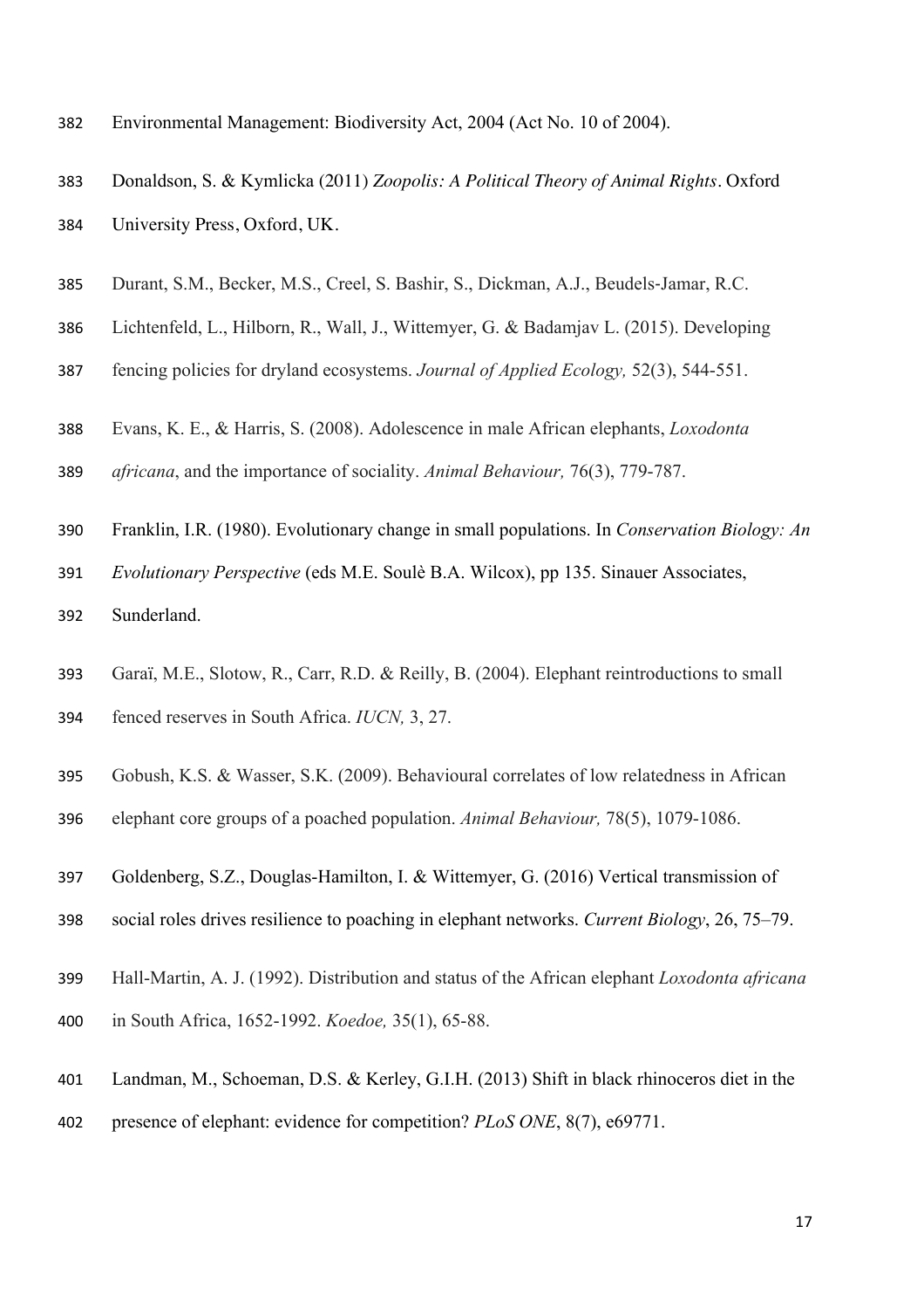- Lee, P.C., & Moss, C.J. (1986). Early maternal investment in male and female African
- elephant calves. *Behavioral Ecology and Sociobiology,* 18(5), 353-361.
- Lötter, H.P.P. (2008). Ethical considerations in elephant management. In *Elephant*
- *management: a scientific assessment of South Africa (eds* R.J. Scholes & K. Mennell). Wits
- University Press. Johannesberg.
- Mccomb, K., Moss, C.J., Durant, S.M., Baker, L. & Sayialel, S. (2001) Matriarchs as
- repositories of social knowledge in African elephants. *Science*, 292, 491–494.
- Moss, C.J. (2001) The demography of an African elephant (Loxodonta africana) population
- in Amboseli, Kenya. *Journal of Zoology*, 255, 145–156.
- Poole, J. H. (1994). Sex differences in the behaviour of African elephants. In *The differences*
- *between the sexes* (eds R.V. Short & E. Balaban), pp 331-346, Cambridge University Press.
- United Kingdom.
- Scholes, R. J., & Mennell K. (eds.). (2008). *Elephant management: a scientific assessment of South Africa.* Wits University Press. Johannesburg.
- Shannon, G., Slotow, R., Durant, S.M., Sayialel, K.N., Poole, J., Moss, C. & McComb, K.
- (2013) Effects of social disruption in elephants persist decades after culling. *Frontiers in Zoology*, 10, 62.
- Slotow, R., van Dyk, G., Poole, J., Page, B. & Klocke, A. (2000). Older bull elephants control young males. *Nature,* 408(6811), 425-426.
- Slotow, R., Garaï, M.E., Reilly, B., Page, B. & Carr, R.D. (2005). Population dynamics of
- elephants re-introduced to small fenced reserves in South Africa. *South African Journal of*
- *Wildlife Research,* 35(1), 23-32.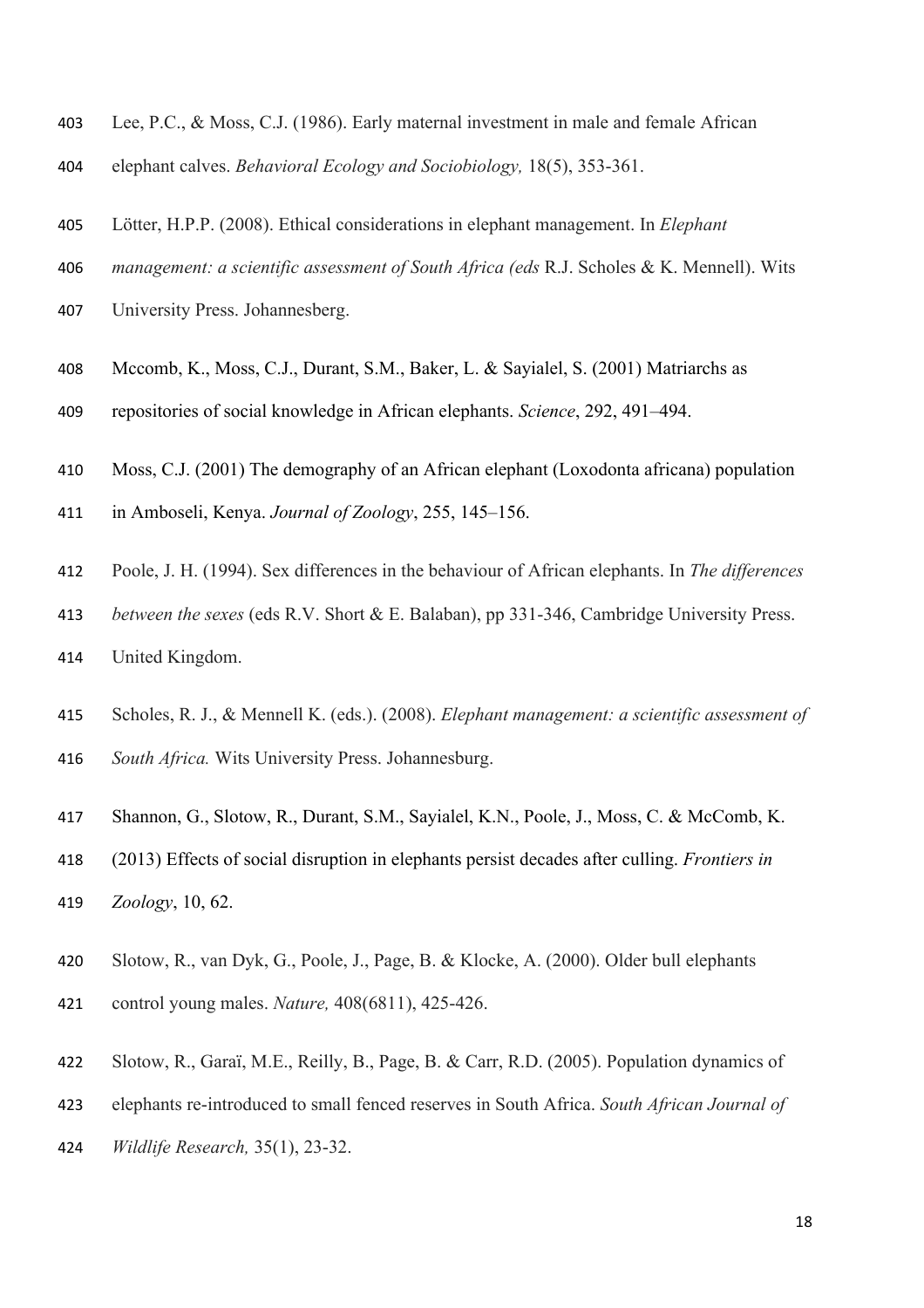- Snijders, D. (2012) Wild property and its boundaries—on wildlife policy and rural
- consequences in South Africa. Journal of Peasant Studies, 39, 503–520.
- Sukumar, R. (1993). Minimum viable populations for elephant conservation. *Gajah* 11.
- Wittemyer, G., Daballen, D. & Douglas-Hamilton, I. (2013) Comparative demography of an
- at-risk African elephant population. *PLoS ONE*, 8(1), e53726.
- Wittemyer, G., Douglas-Hamilton, I. & Getz, W. M. (2005). The socioecology of elephants:
- analysis of the processes creating multitiered social structures. *Animal behaviour,* 69(6),
- 1357-1371.
- Wittemyer, G., Northrup, J.M., Blanc, J., Douglas-Hamilton, I., Omondi, P. & Burnham, K.
- P. (2014). Illegal killing for ivory drives global decline in African elephants. *Proceedings of*

*the National Academy of Sciences,* 111(36), 13117-13121.

 Woodroffe, R., Hedges, S. & Durant, S.M. (2014). To fence or not to fence. *Science,* 344(6179), 46-48.

#### **Biogeographical sketches**

Yolanda Pretorius's research focuses on foraging ecology and welfare of African elephant,

including rehabilitation of captive elephant into the wild. Marion Garaï's research interests

include behaviour of translocated elephant in South Africa and welfare of elephants in

- European zoos. Lucy Bates's research focuses on cognition and the differences in social
- behaviour of African elephant across the continent. All authors are on the steering committee
- of the Elephant Specialist Advisory Group (South Africa).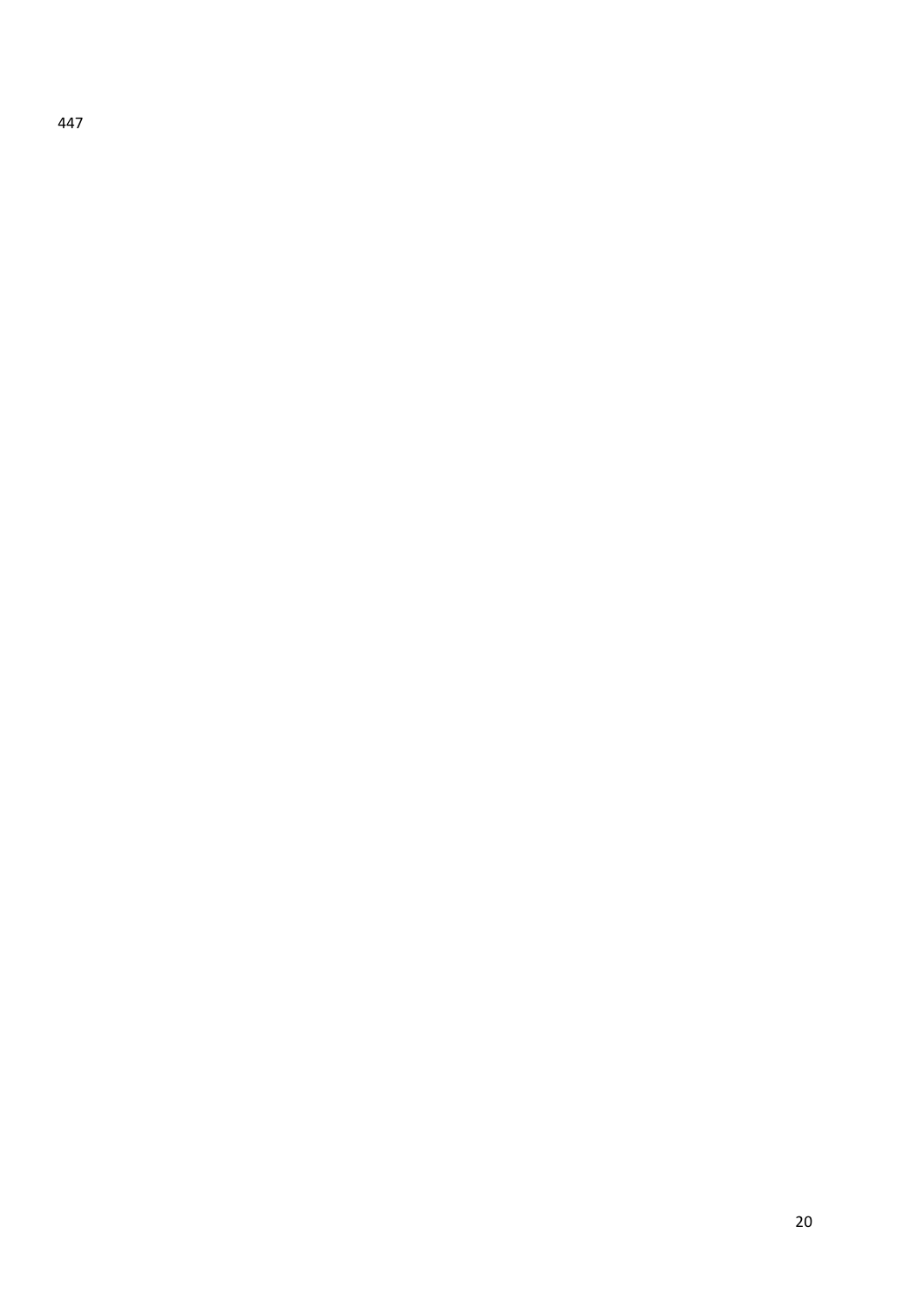448 **Table 1**: The number, provincial location and ownership of elephants in South Africa in

449 2015. The number of additional reserves that have introduced elephant between 2001 and

450 2015 are shown, as well as those sold or removed their elephants. Numbers in brackets

451 indicate those that are owned by the state (at National or Provincial level)

|                |                      |                | Elephant range        |            | Elephants removed |                  |
|----------------|----------------------|----------------|-----------------------|------------|-------------------|------------------|
|                | Elephant status 2015 |                | expansion 2001 - 2015 |            | 2001-2015         |                  |
|                | Number of            |                |                       |            |                   |                  |
|                | reserves             |                |                       |            |                   |                  |
| Region         | hosting              |                |                       |            | Number of         |                  |
|                | elephants            | Number of      |                       | Number     | reserves          |                  |
|                | (No.                 | elephants (No. | Number of             | of         | ceasing to        | Number of        |
|                | owned by             | owned by the   | additional            | elephants  | hold              | elephants        |
|                | the state)           | state)         | reserves              | introduced | elephants         | affected         |
| Eastern Cape   | 11(2)                | 918(663)       | 6                     | 80         | $\mathbf{0}$      | $\boldsymbol{0}$ |
| Gauteng        | 1(0)                 | 13(0)          | $\mathbf{1}$          | 12         | $\boldsymbol{0}$  | $\boldsymbol{0}$ |
| KwaZulu Natal  | 20(5)                | 1,873 (1299)   | 5                     | 149        | $\boldsymbol{0}$  | $\boldsymbol{0}$ |
| Limpopo        | 32(4)                | 2,226 (635)    | 5                     | 78         | $\overline{2}$    | 17               |
| Mpumalanga     | 5(2)                 | 186 (155)      | $\overline{2}$        | 14         | $\overline{0}$    | $\boldsymbol{0}$ |
| North-West     | 4(2)                 | 1,262 (1246)   | $\mathbf{1}$          | $\tau$     | $\mathbf{1}$      | 22               |
| Western Cape   | 4(1)                 | 33(2)          | $\overline{4}$        | 31         | $\boldsymbol{0}$  | $\boldsymbol{0}$ |
| Greater Kruger | 10(1)                | 21,657 (17086) | $\overline{2}$        |            | $\theta$          | $\boldsymbol{0}$ |
| <b>TOTAL</b>   | 87(17)               | 28,168 (21086) | 26                    | 371        | 3                 | 39               |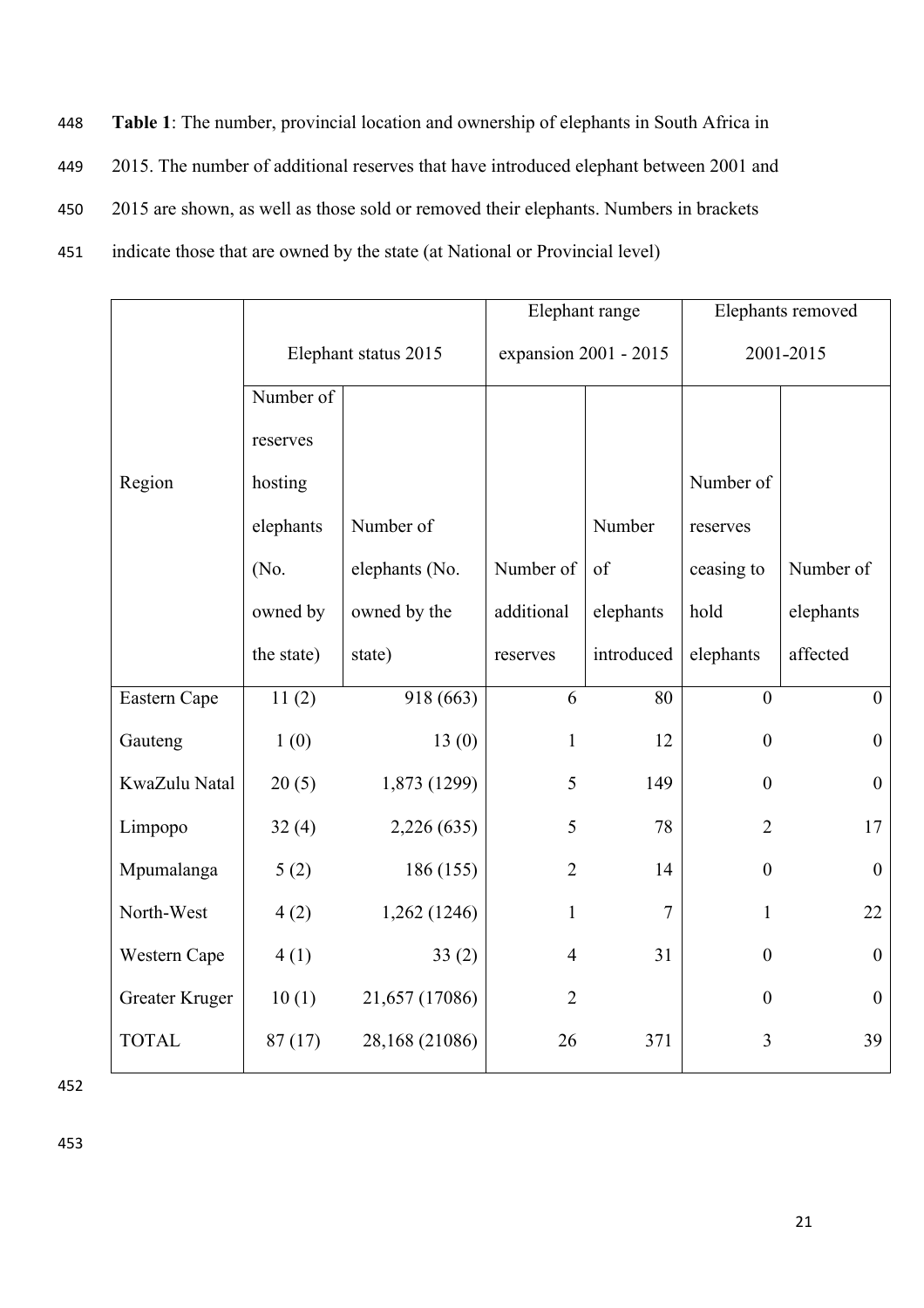



 communal, state, and privately owned land across South Africa between 2001 and 2005.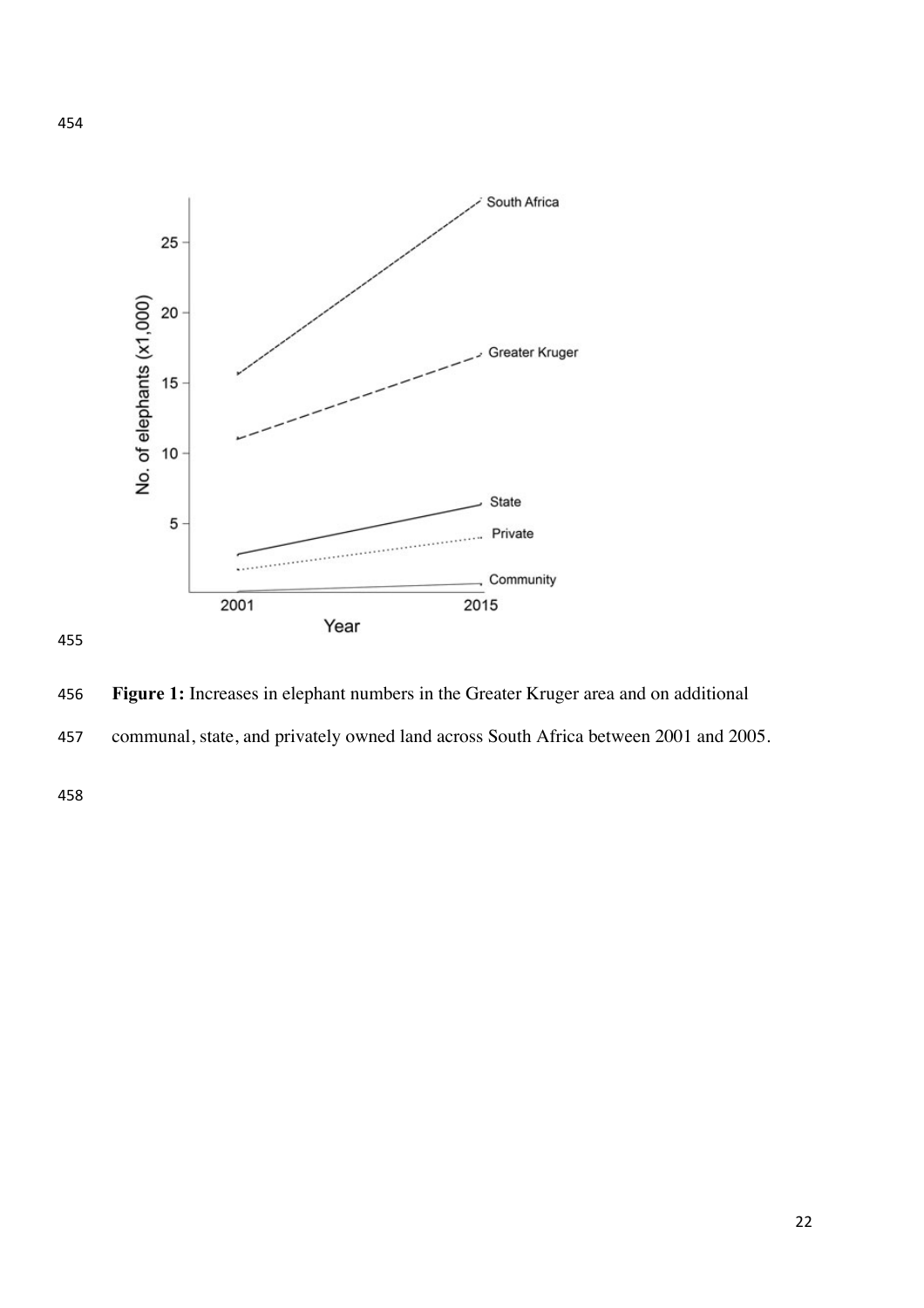

460 **Figure 2**: Distribution ofelephants in South Africa in 2015 (grey shading). Spatial data  $\frac{1}{\sqrt{2}}$ vincial conservation bodies or South African National shading). Spatial data supplemented by the Elephant Specialist **Figure 2**: Distribution of elephants in South Africa in 2015 (gregority)

461 supplemented by ESAG and the South African National Biodiversity Institute. Institute.

462

459

tionnaire, and were returned completed. The second completed completed completed completed. Total electronic<br>Total electronic state and alleged. The second completed completed completed. The second completed completed.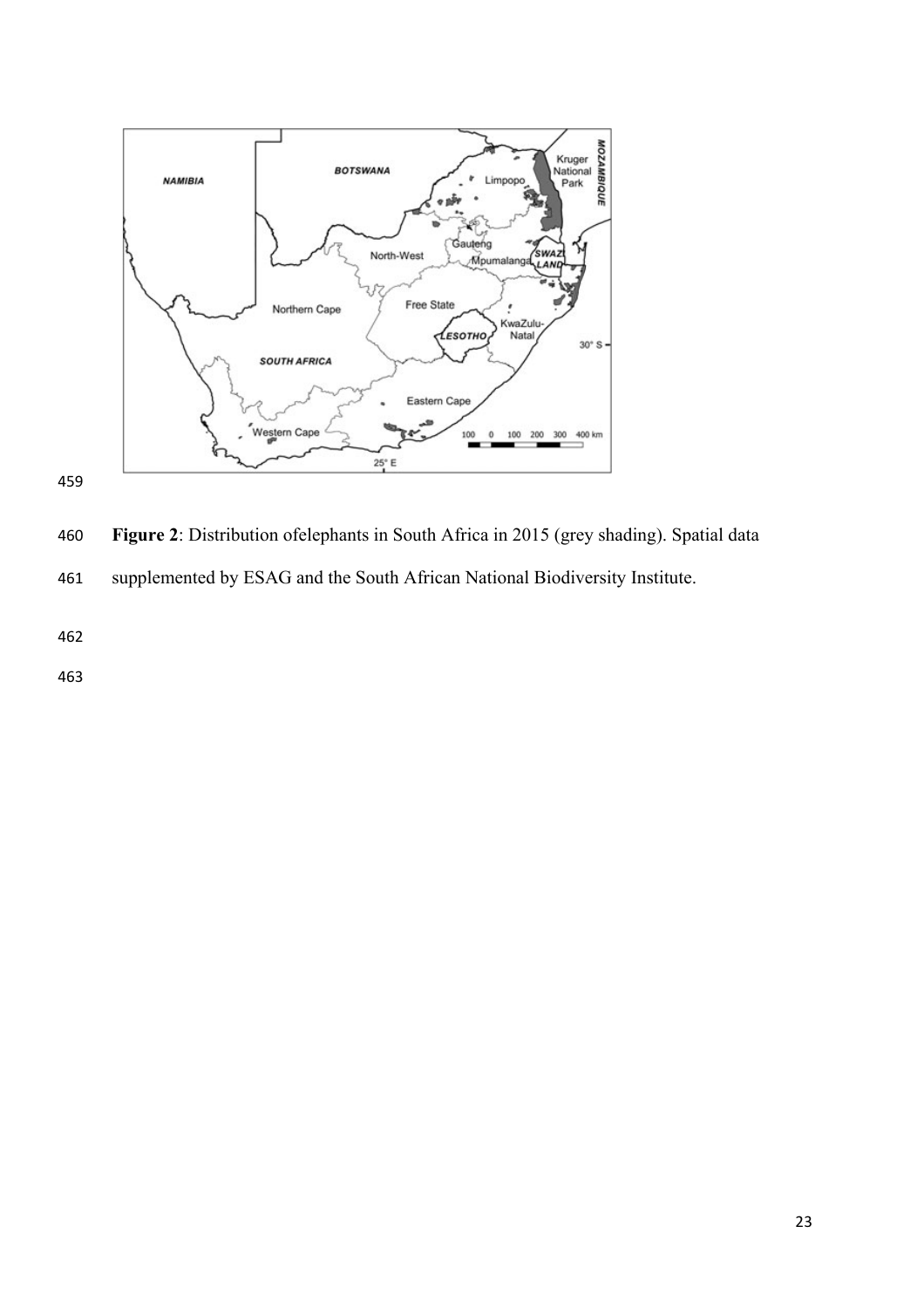

**Figure 3:** Number of elephants outside of Greater Kruger on state-, private- and communal land in South Africa's provinces in 2015.  $\frac{1}{2}$  difference in mean and percentage electron population  $\frac{1}{2}$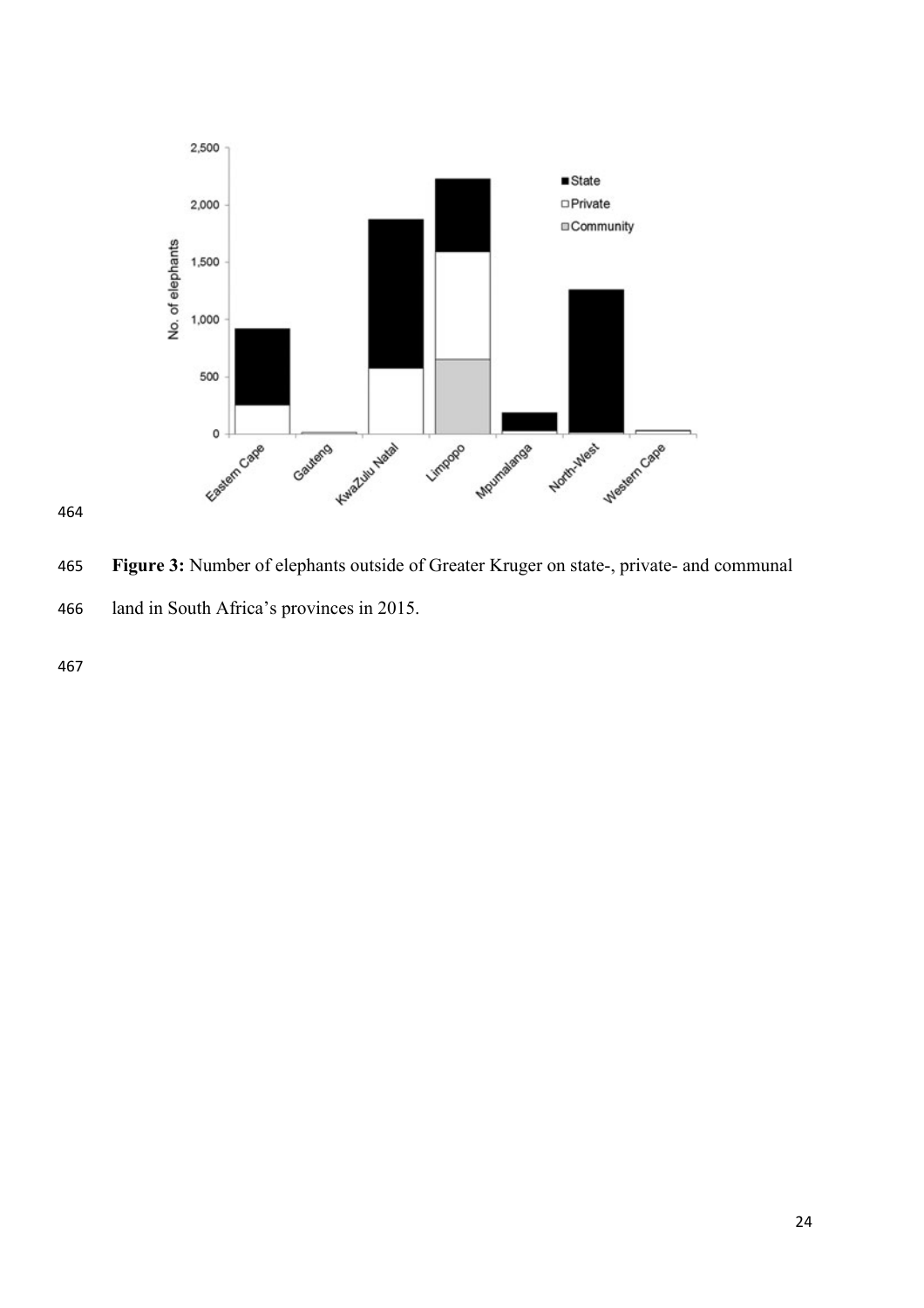



**Figure 4:** Mean annual population increase of elephants in South Africa between 2001 and 2015 (by province), with numbers of reserves for which data were available indicated over the bars.  $\mathbf{N}$  $\mathbf{r}$ for which depends in the bars of the bars.